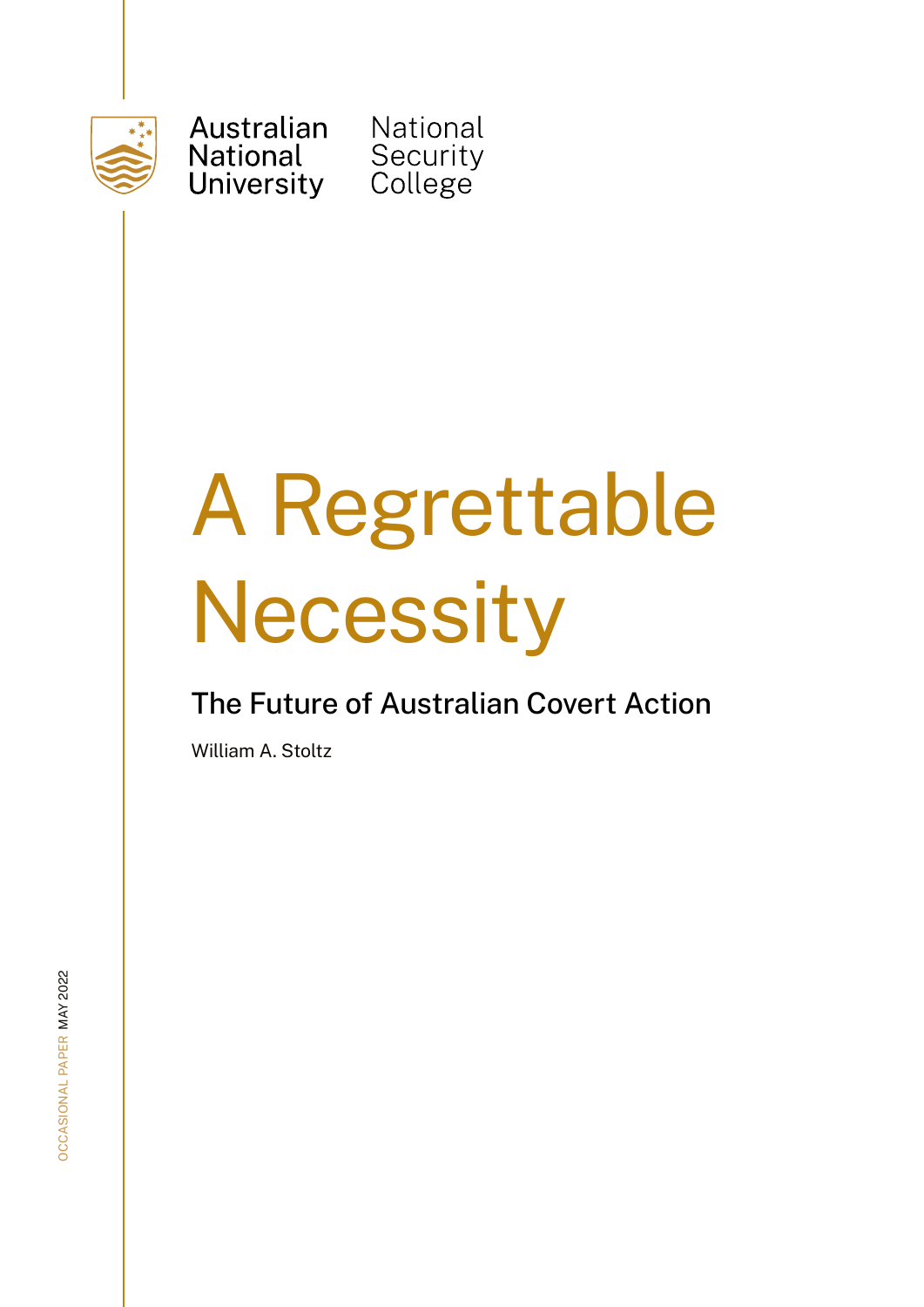**About the author** Dr William A. Stoltz is the Manager of Policy Engagement at the ANU National Security College. He is a Visiting Fellow at the Robert Menzies Institute at the University of Melbourne, and an Associate Member of the Centre for the Study of Subversion, Unconventional Interventions and Terrorism (SUIT) at the University of Nottingham.

> He has previously worked across Australia's defence, intelligence, and law enforcement communities, including strategic intelligence and advisory roles within the Department of Defence, the Australian Federal Police, and the National Intelligence Community.

> He holds a PhD and Advanced Masters of National Security Policy from The Australian National University as well as a Bachelor of Arts from the University of Melbourne.

#### **About this paper**

The ANU National Security College (NSC) is a joint initiative of The Australian National University and the Commonwealth Government. The NSC is independent in its activities, research and editorial judgment and does not take institutional positions on policy issues. Accordingly, the author is solely responsible for the views expressed in this publication, which should not be taken as reflecting the views of any government or organisation.

The NSC's Occasional Papers comprise peer-reviewed research and analysis concerning national security issues at the forefront of academic and policy inquiry. They are designed to stimulate public discourse and inform policy solutions.

This paper would not have been possible without the generous insights and advice provided to the author in interviews with a number of current and former senior officials. The author would also like to thank Samuel Williams for his research assistance and NSC colleagues for their advice and production support.

Copyright © 2022 National Security College

Published by the National Security College, The Australian National University, Acton ACT 2601, Australia

Available to download for free at nsc.crawford.anu.edu.au

ISBN: 978-0-646-86028-2

This report is published under CC BY-NC-ND 4.0 license.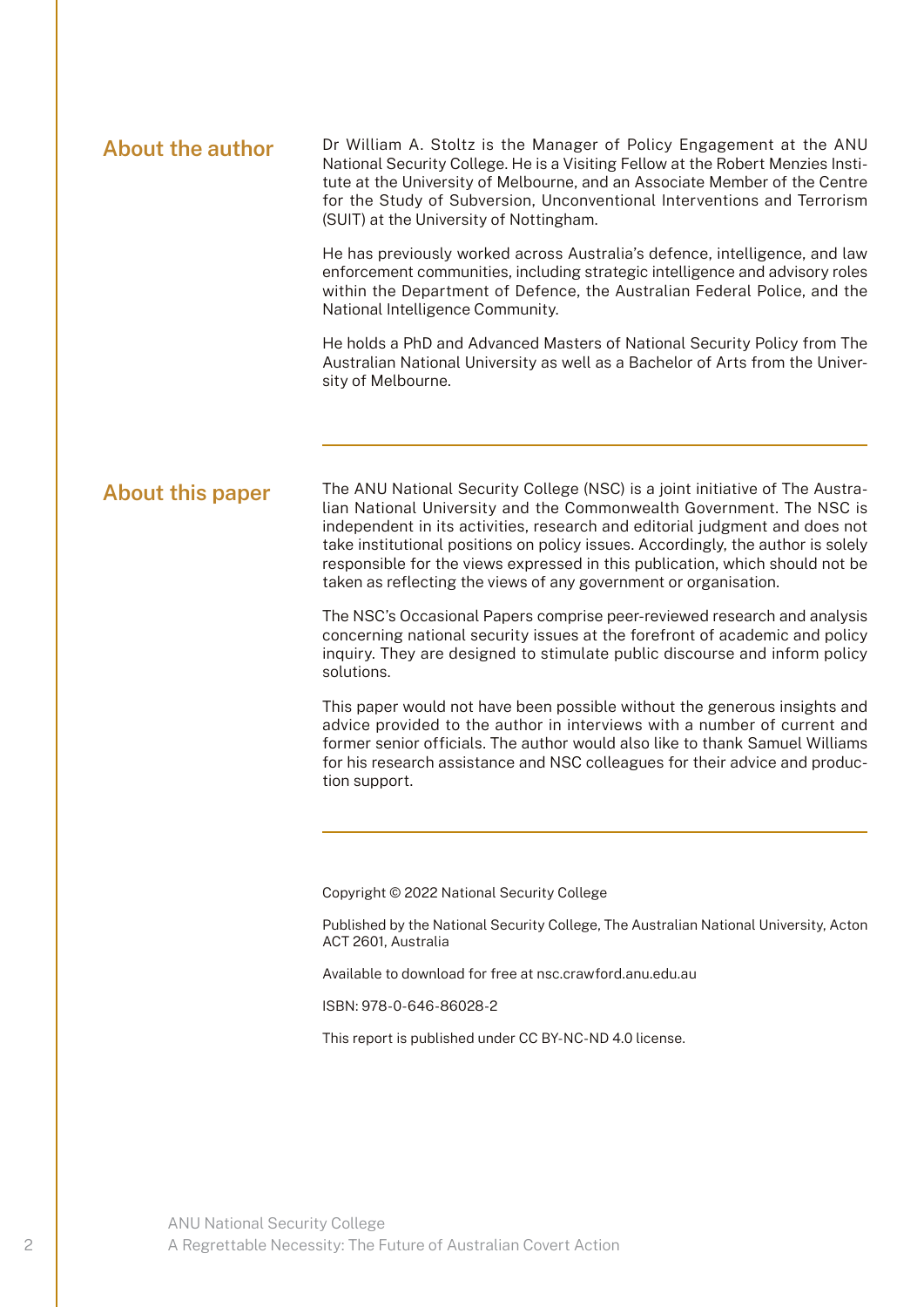## **Contents**

| <b>Executive Summary</b>                                                   | 04              |
|----------------------------------------------------------------------------|-----------------|
| <b>Part One: The Use and Value of Covert</b><br><b>Action to Australia</b> |                 |
| The Australian Approach to Covert Action                                   | 07              |
| The Value of Covert Action                                                 | 10 <sup>°</sup> |
| Part Two: The Demand for a New Way                                         |                 |
| The PRC's Coercion in the Indo-Pacific                                     | 15              |
| The Information Domain                                                     | 18              |
|                                                                            |                 |
| Part Three: Implementing a New Way                                         | 19              |
| Improving Strategic Coordination of Covert Action                          |                 |
| <b>Improved Cooperation for Shaping Public Narratives</b>                  | 22              |
| <b>ASIS Structural Reform</b>                                              | 23              |

#### **29 Bibliography**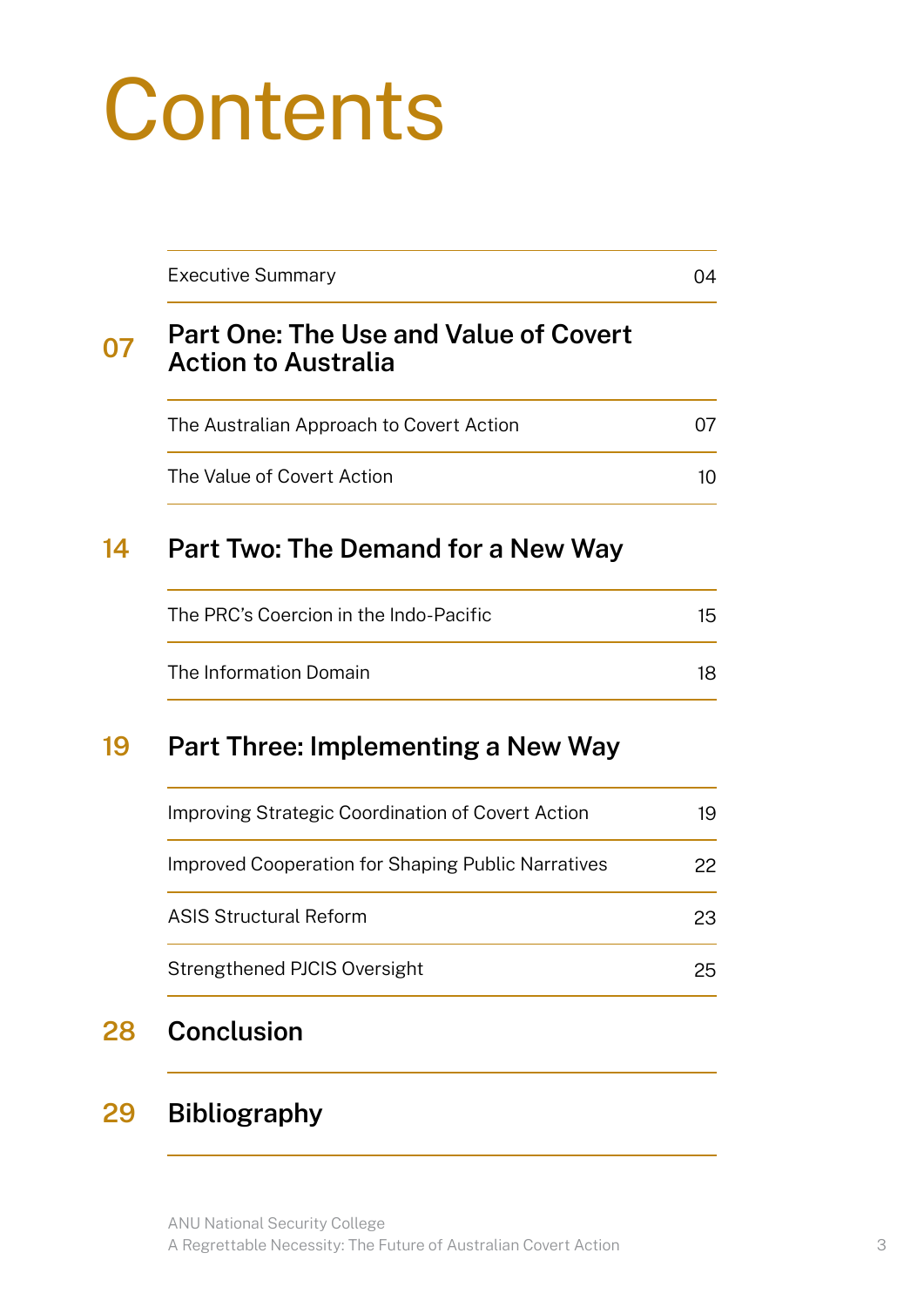### Executive Summary

*"The world is experiencing more than just a realignment in power. The global rules-based order is being manipulated and subverted. The future will likely be less advantageous to Australia than that we once knew."* 

**Paul Symon, Director-General of ASIS, Lowy Institute, May 2022**

Covert action is the most unexamined component of Australia's international statecraft, not least because alongside espionage it is part of the highly classified work of the Australian Secret Intelligence Service (ASIS). Today Australia faces the most important strategic inflection point in its approach to covert action since ASIS was first created, 70 years ago. As a result, new studies, debates, and policies concerning Australia's use of covert action are urgently required, including to help navigate the difficult ethical and strategic challenges presented by covert action. This paper provides a resource to understand Australia's approach to covert action, how it needs to change, and what policy measures could achieve this evolution. It foreshadows some of the ethical and strategic challenges covert action presents.

This paper comprises three parts. Part One leverages recently declassified material to provide the most comprehensive explanation of Australia's approach to covert action yet published. For the past 20 years Australia's approach has been calibrated to disrupt threats, often undertaken in support of otherwise declared military operations, including counter-terrorism, interference with people smuggling, and the recovery of hostages. This focus on disruption has meant that so-called 'special operations' and 'offensive cyber operations', have dominated Australia's recent covert action.

Part one also outlines the strengths and limitations of covert action as a tool of Australian power, with insights from recent British and American scholarship. Covert action can help Australia achieve strategic advantage and favourably shape 'facts on the ground' whilst managing escalation and helping signal deterrence. It should therefore be considered an instrument of international strategy which can increase the impact of overt diplomatic and military capabilities. However, like espionage, it carries risks.

Part Two reflects on Australia's approach to covert action in light of the great power competition defining Australia's future strategic environment. It suggests that the focus on disruption of active threats has become inadequate. It argues that the multimodal campaign of interference by the People's Republic of China (PRC) to win this competition 'without fighting' demands that Australia respond with a new approach to covert action that is less restrained and more imaginative, with a greater focus on what is typically referred to as 'political action'. In particular, it is argued that to bridge the gap between Australia's limited overt power and its growing security responsibilities, covert action will be of particular appeal to Australian governments, especially Australia's near region, where Australia's international security responsibilities are greatest.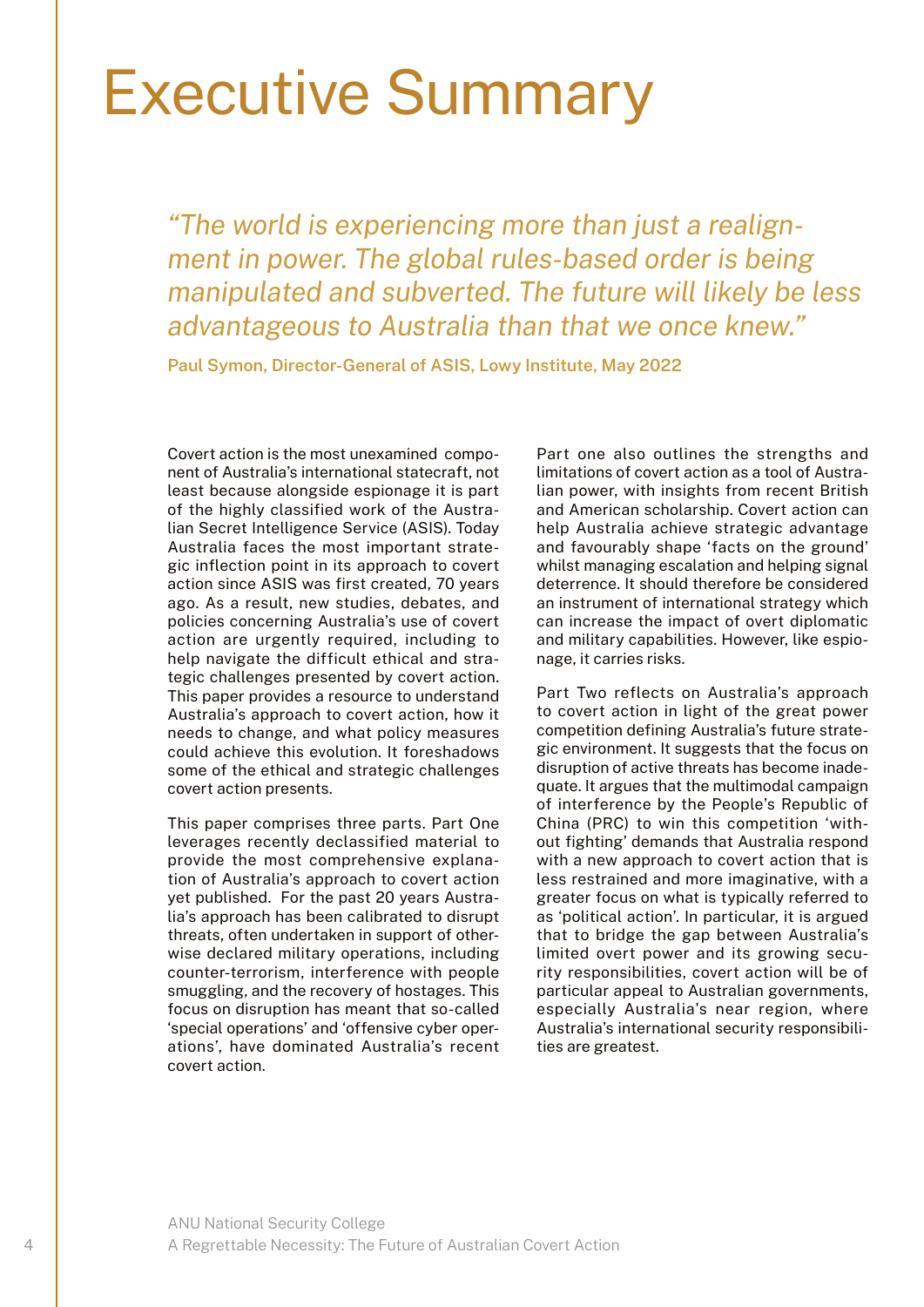In response to this demand for a 'new way' of Australian covert action, Part Three provides policy options for bolstering Australia's relevant capability and instituting an approach to using covert action that is coherent with the government's wider international objectives. It also considers options for commensurate improvements in the role of the Parliamentary Joint Committee on Intelligence and Security (PJCIS) to oversee a potentially expanded tempo of Australian covert operations. It acknowledges that implementation of some of these proposals may need to be kept secret.

The policy options recommended in Part Three include:

- **Improving Strategic Coordination of Covert Action**. Options to undertake covert action should be considered by a new Strategic Action Sub-Committee of the National Security Committee of Cabinet (NSC), to replace existing ad hoc methods with a standing forum for relevant ministers to deliberate on opportunities for covert action. At an operational level, this greater strategic coordination should be supported by a dedicated Centre for Strategic Effects, inspired by the successful joint operating model of the Australian Cyber Security Centre.
- **Restructuring of ASIS.** As the lead Commonwealth agency for the most complex forms of covert action, ASIS's budget and staff numbers should be increased to prepare it for the increased demands on its staff and capabilities. Additionally, consideration should be given to make ASIS directly responsible to the Prime Minister (PM) and relocate the agency to the Department of the Prime Minister and Cabinet to reflect the increased responsibilities of the PM for covert action and the demand for ASISled covert action to be aligned with a whole-of-government understanding of Australia's international activities and interests.
- **Improved Cooperation for Shaping Public Narratives.** The criticality of the information domain and information operations to Australia's future covert actions should be supported by the creation of a covert action or 'C Notice' system to facilitate government cooperation with Australian media outlets on the amplification or counteraction of public narratives affecting the national interest. Such a system for closer, voluntary cooperation with media outlets on national security issues should also be used to facilitate ASIS becoming more open about its work with the Australian public to improve transparency, understanding, and public trust.
- **Updating the role of Parliamentary Joint Committee on Intelligence and Security (PJCIS).** The PJCIS should be given greater oversight of Australia's covert action posture by amending the *Intelligence Services Act (2001)* (IS Act) to mandate that the Committee be briefed on the contents of ASIS's Directive and any amendments to it. To support the Committee having greater insight into details of agencies' covert action posture, the IS Act should require PJCIS members to hold a special clearance as a condition of their nomination for the Committee.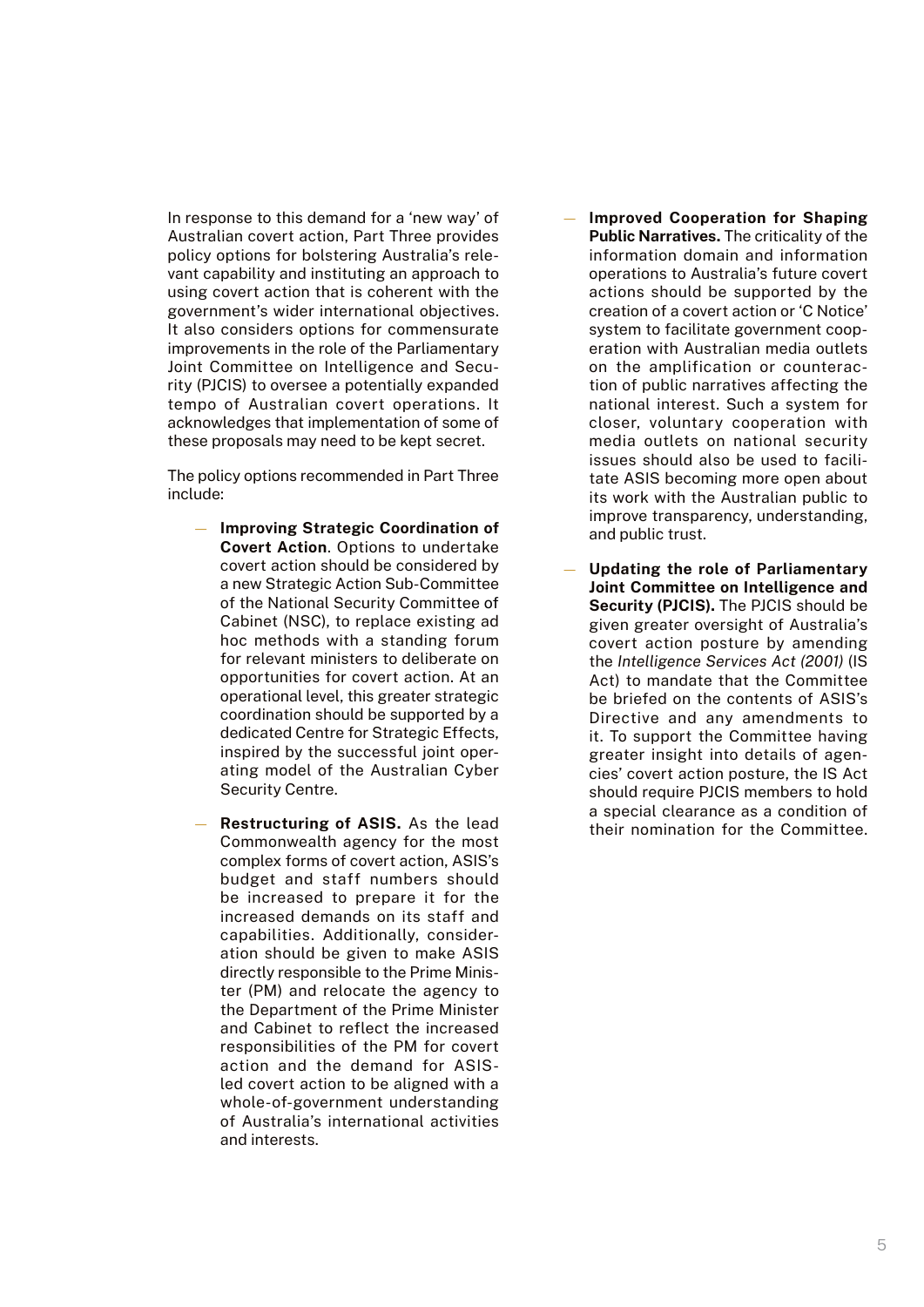To speak of covert action needing to be a larger component of how Australia achieves its foreign objectives will doubtless make some readers uncomfortable, as Australia's historically limited exercise of covert statecraft might be regarded as a virtuous tradition that has aided the nation's good standing internationally. It is probably true that a less constrained use of covert action would have provided comparatively little additional benefit to the needs of recent past governments, hence its historically limited use. However, the risk-benefit calculus has changed.

This paper is concerned with the more difficult demands of Australia's emerging and future international environment. In that context, Australia faces an unsafe and uncertain international situation reminiscent of the 1950s

and the early Cold War: when Australia had to navigate precipitous great power competition close to home and with high expectations that it – despite being a comparatively small power – would aid in an allied effort to shape the region. These were the days in which ASIS was created.

Today, it is clear that allied counterparts perceive Australia as a nation with global influence and significant responsibilities to contribute decisively to the security of the Indo-Pacific in the face of a powerful and uninhibited PRC. It is for the task of meeting these expectations and advancing its own vision for the region that the utility of covert action must be re-evaluated as a tool of Australian statecraft.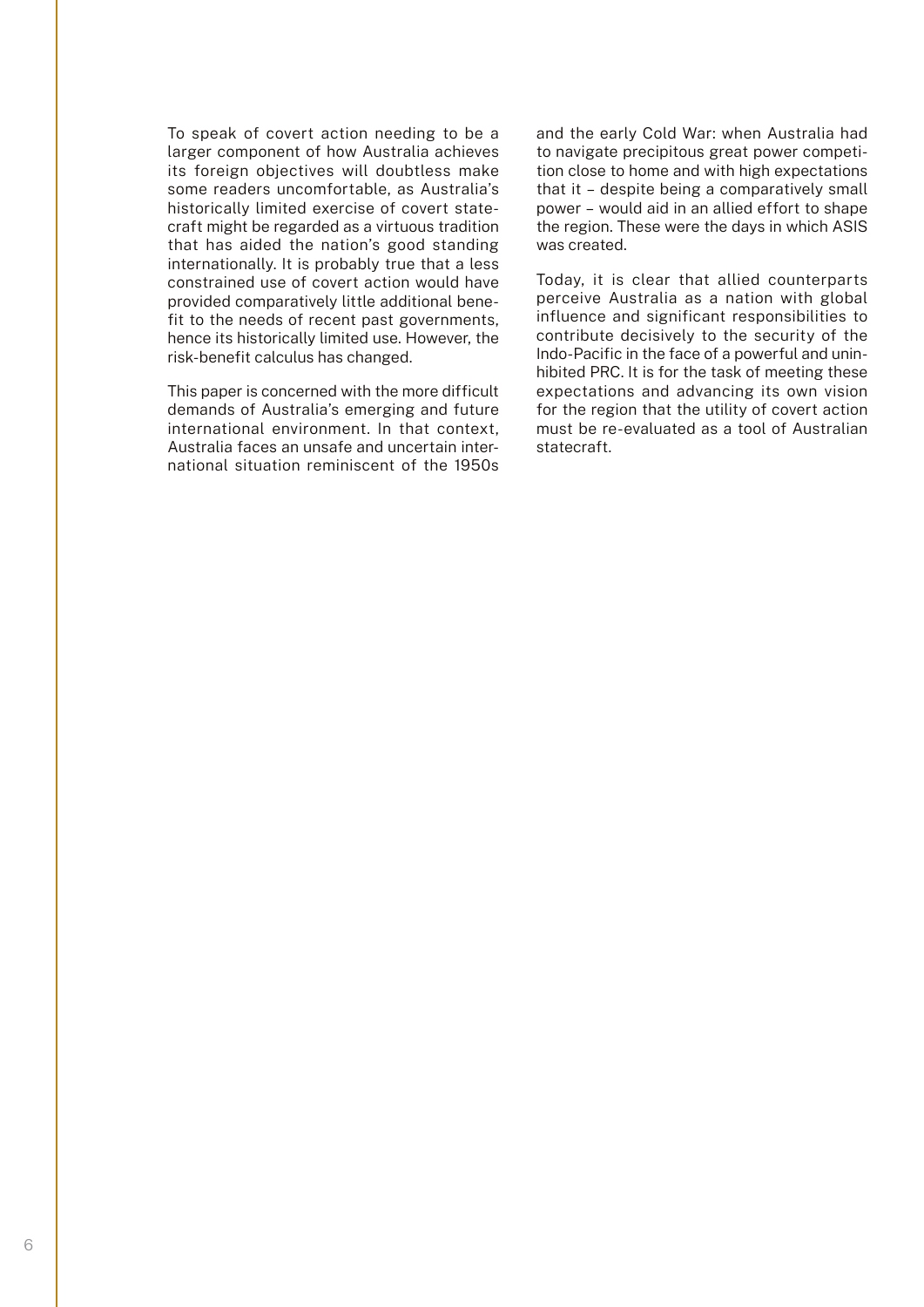### Part One: The Use and Value of Covert Action to Australia

#### *The Australian Approach to Covert Action*

The study of covert action is going through a renaissance. A quiet army of archivists, journalists, and historians have been scouring the trickle of previously classified material being released by many archives, particularly in Five Eyes countries.<sup>1</sup> This has yielded new insights into how liberal democratic governments plan and direct covert action, including post-Cold War. The other factor driving renewed study has been the metastasising strategic environment facing liberal democracies, which has prompted a need among policymakers to re-evaluate and remodel how and why Western countries seek to undertake so-called 'strategic action'. In light of more accessible primary sources, we can speak more confidently about how Australia has used covert action.

Australia's approach is strongly informed by British and American experiences, largely because Australia's relevant agencies have been modelled on their Anglo-American counterparts. Unlike in the United States<sup>2</sup> covert action is not a phrase that appears in Australian statute. Rory Cormac offers a definition that reflects a shared British and Australian understanding, describing covert action as "intervention in the internal affairs of another

state or non-state actor in a… deniable manner."3 With this in mind, the Australian system is structured around a view that covert action comprises two sub-sets of activity: 'special operations' being military-style disruption or sabotage, and 'political action' being interference in a foreign target through measures like propaganda or clandestine political support.4 Unlike unacknowledged activities that the Commonwealth may undertake domestically against criminal or security targets, covert action as we discuss it here "seeks to influence events abroad" and is therefore "an instrument of foreign policy."5

However, the terms 'covert action' and 'special operations,' have at times been used interchangeably in the Australian context. The topic has been further muddled by the use of other bywords such as 'special action', 'disruption', and 'clandestine activities' as well as the concept of the 'grey-zone'. This muddling reflects how Australian covert action has been undertheorised. It is also a result of how responsibility for covert action is devised in Australia, as well as the extent to which military special operations have come to dominate Australia's approach to using clandestine intervention abroad, especially in the post-9/11 era of counter-terrorism operations.

The Five Eyes is a partnership of Australia, Canada, New Zealand, the United Kingdom and the United States traditionally for purposes of intelligence sharing and joint operations between the countries' intelligence and law enforcement agencies.

<sup>2.</sup> The United States Intelligence Authorization Act 1991 describes covert action as activities "…to influence political, economic, or military conditions abroad, where it is intended that the role of the United States Government will not be apparent of acknowledged publicly." United States of America, 'Intelligence Authorization Act, Fiscal Year 1991', August 1991, https://www.govinfo.gov/content/pkg/STATUTE-105/pdf/ STATUTE-105-Pg429.pdf.

<sup>3.</sup> Rory Cormac, *Disrupt and Deny: Spies, Special Forces, and the Secret Pursuit of British Foreign Policy*, First edition (Oxford ; New York: Oxford University Press, 2018), 1.

<sup>4.</sup> The UK, USA, and Australia have legislated around covert action and structured relevant agencies in slightly different ways which reflects different understandings and strategic cultures in relation to its use. As a result, the Australian conception of covert action differs from the American approach, which as Amy Zegart tells us comprises four types of activity: paramilitary operations, information operations, political action, and economic covert action. In the American system, special operations conducted by the military are not regarded as covert action, while in the UK and Australian system they are. See Amy B. Zegart, *Spies, Lies, and Algorithms: The History and Future of American Intelligence*  (Princeton ; Oxford: Princeton University Press, 2022), 173–74.

<sup>5.</sup> Rory Cormac, Calder Walton, and Damien Van Puyvelde, 'What Constitutes Successful Covert Action? Evaluating Unacknowledged Interventionism in Foreign Affairs', *Review of International Studies*, 24 May 2021, 2, https://doi.org/10.1017/S0260210521000231.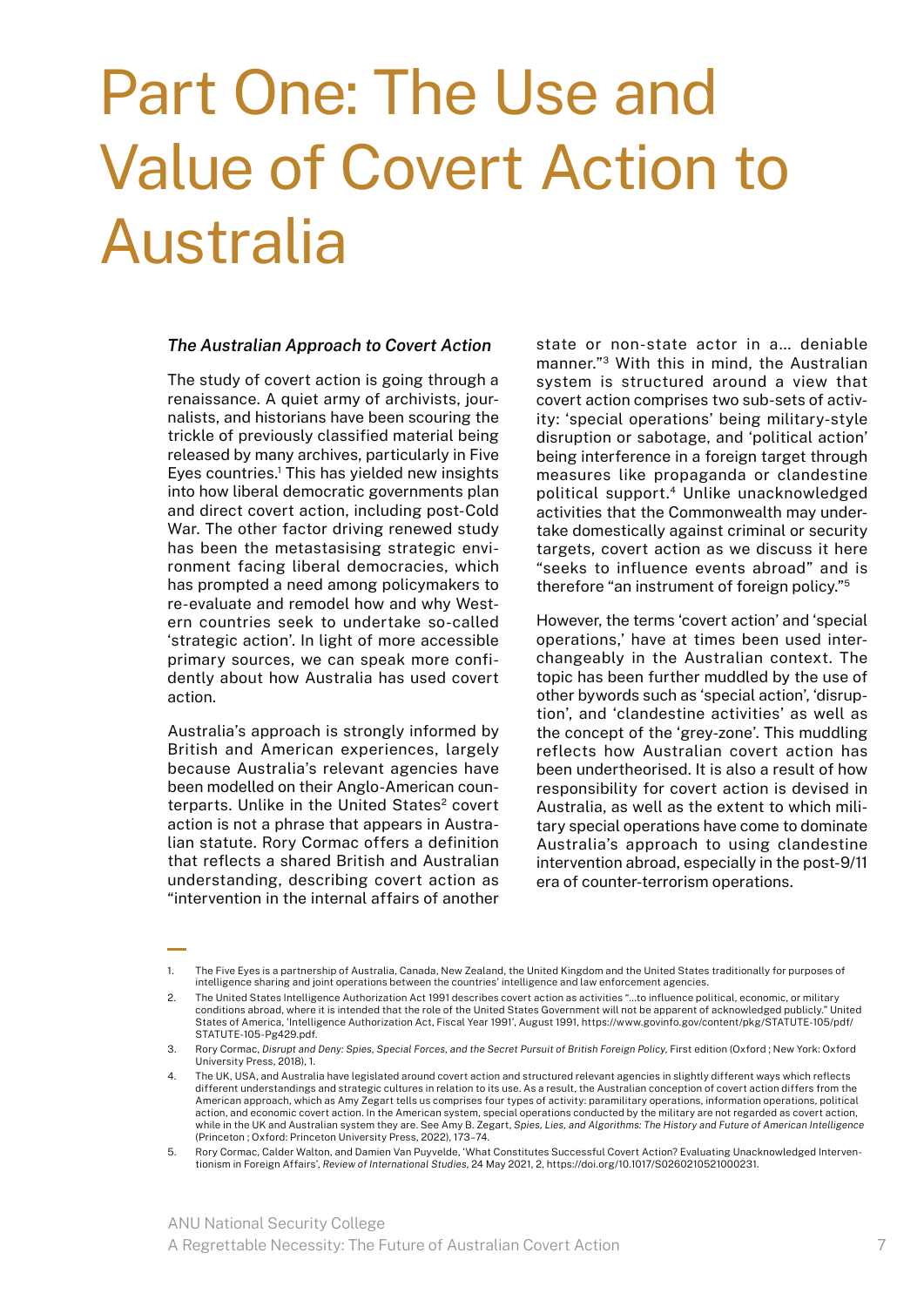Based on the differing legal and policy permissibility of covert action over the years we can broadly describe Australia's approach to covert action as being characterised by three distinct eras: the 1950s to the 1970s in which covert action supported allied propaganda, paramilitary and counter-insurgency programs; 1985 to 2001 in which covert action was confined to ADF-led operations; and 2001 to the present in which covert action outside of ADF special operations has primarily focused on the task of disrupting active national security threats, namely terrorism.

Responsibility for covert action has been spread across the Australian Defence Force (ADF) and the Australian Secret Intelligence Service (ASIS). The ADF, namely via Special Operations Command and its special forces units, is responsible for leading special operations.6 Meanwhile, ASIS has the legislative basis to assist the planning of these special operations and carry out "other activities" i.e. political action.<sup>7</sup> However, in recent times the development of an "offensive cyber capability," by the Australian Signals Directorate (ASD) means that ASD also has a remit to assist the ADF and ASIS in executing covert action in the cyber domain.<sup>8</sup> Nevertheless, we can regard ASIS as being the primary agency responsible for covert action of a non-military character, especially for political action. Yet, this responsibility is considerably restrained, reflecting the wider limited appetite for covert action that the Australian government has traditionally maintained.

Initially from its creation in 1952 to the 1970s ASIS was authorised to collect secret intelligence on foreign targets and plan for and carry out covert actions of a broad variety, including both special operations and political action. The addition of an Australian secret service was viewed by the Menzies

government as an important component of Australia's capacity to understand, shape and influence its near region amidst the brinkmanship of the Cold War. However, as a small agency ASIS was reliant on collaboration with the ADF, the British Secret Intelligence Service (SIS), and the American Central Intelligence Agency (CIA). Australia's approach to covert action during this period therefore remained skewed to paramilitary and special operations undertaken in support of otherwise declared military operations and counter-insurgency campaigns, particularly in the Asia-Pacific and conducted in partnership with the United States and Britain.

*The use of covert action – both special operations and political action – against foreign state actors appears to remain very limited.*

Accordingly, ASIS's primary role in relation to covert action was leveraging its intelligence to support special operations largely carried out by the Australian military. Reflecting concern about the impact covert action could have on diplomatic relations, in 1973 the Whitlam government instructed ASIS to limit its covert action activities to only include "a capacity for special operations for use in times of threat to the national security," putting an end to some of the more proactive operations ASIS could undertake, especially in a regional counter-insurgency context.<sup>9</sup> In effect, ASIS's covert action posture under Whitlam was reduced to a contingent capacity for wartime special operations.

<sup>6.</sup> Australian Army, 'Special Operations Command Information Booklet', November 2020, https://www.army.gov.au/sites/default/files/2020- 11/20703%20Defence%20-%20Special%20Operations%20Command%20Booklet-accessible\_0.pdf.

<sup>7.</sup> Section 6(1)(e) *Intelligence Services Act 2001* Parliament of Australia, 'Intelligence Services Act 2001' (Attorney-General's Department), http://www.legislation.gov.au/Details/C2022C00014.

<sup>8.</sup> The advent of the digital age transformed ASD from being largely a passive collector of signals to being able to engage in active computer operations. This capacity for digital covert action or "offensive cyber operations" was acknowledged by the Turnbull government in 2017, see<br>Parliament of Australia, 'Offensive Cyber Capability to Fight Cyber Criminals', H search/display/display.w3p;query=Id:%22media/pressrel/5375064%22.

<sup>9.</sup> Commonwealth of Australia, 'Royal Commission on Intelligence and Security Fifth Report [Re Australian Secret Intelligence Service] - Volume I (Copy No 25) - [Reference Copy]', pg 27, A8908, National Archives of Australia, https://recordsearch.naa.gov.au/SearchNRetrieve/ Interface/DetailsReports/ItemDetail.aspx?Barcode=30091092&isAv=N.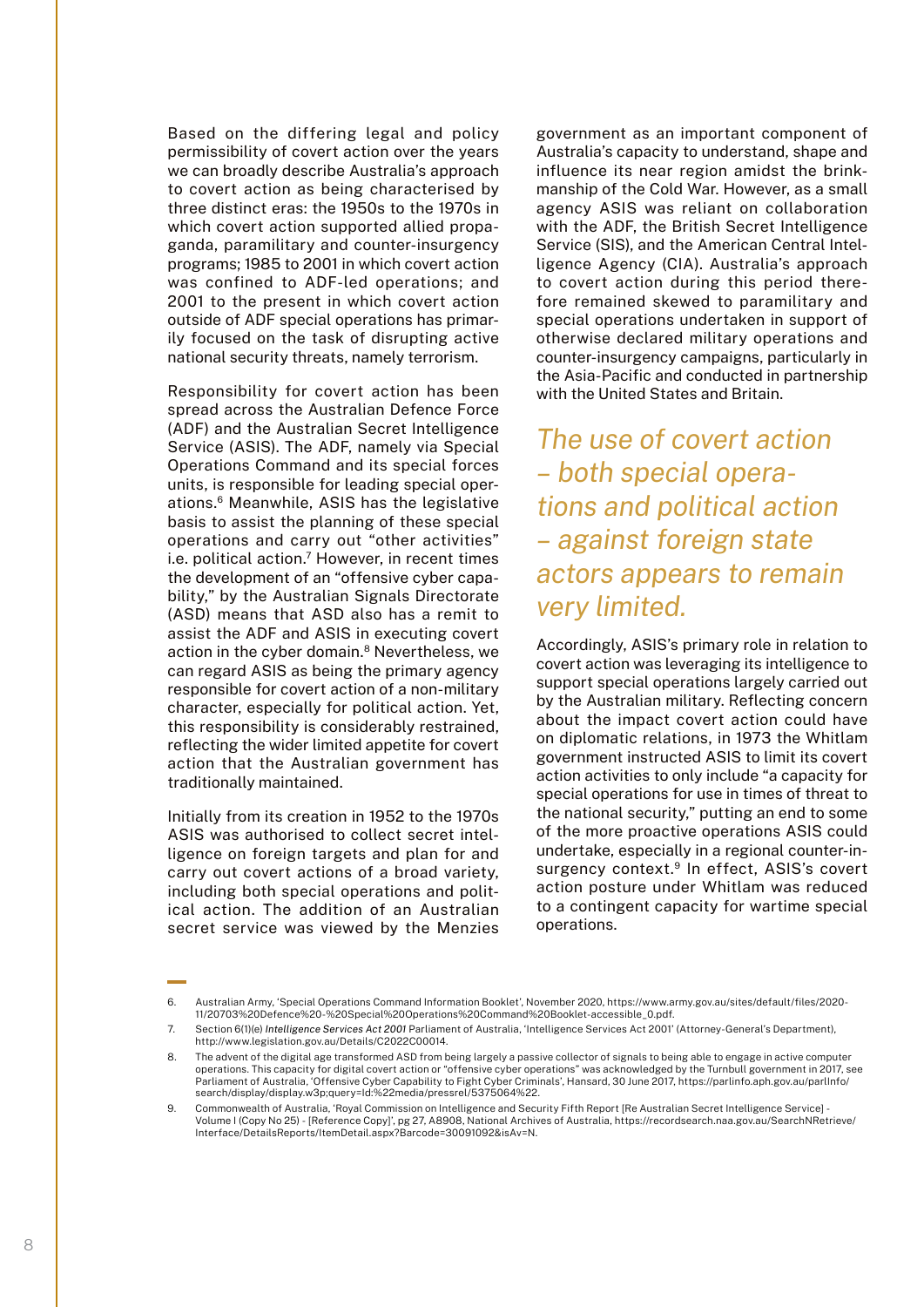ASIS's remit to be involved in special operations was further restricted following the notorious botched 1983 training exercise at Melbourne's Sheraton Hotel. Responding in part to this incident, the Second Royal Commission on Australian Security and Intelligence Agencies (1983-1984) resulted in the Hawke government altering ASIS's Directive to exclude the unilateral ability to carry out covert action of a paramilitary nature as well as a prohibition on interference in the politics of other states, that is political action.10

*The apparent value of covert action is the prospect of outcomes unachievable through diplomacy alone and for which warfare is unjustifiable or undesirable.*

This meant that from 1985 onwards ASIS could only collect secret intelligence and use that intelligence to support the planning of ADF-led covert action; it could not carry out special operations independently with its own officers nor undertake political actions. This further cemented the special operations components of the ADF as the primary practitioners and leaders of covert action in the Australian system. ASIS's constrained covert action role would remain in place following the end of the Cold War.

In the early 1990s the Keating government commissioned two still-classified reviews; one to appraise Australia's international situation following the collapse of the Soviet Union and another to assess the suitability of Australia's intelligence community in light of the end of the Cold War.<sup>11</sup> Additionally, .in 1995 there was the Commission of Inquiry into ASIS (the Samuels Report).<sup>12</sup> The effect of these three reviews was that the government was reassured of the continued need for a secret service, albeit with a markedly changed target-set.13 However, the government reaffirmed Australia's limited appetite for covert action when Foreign Minister Gareth Evans informed parliament that ASIS would be prohibited from undertaking "interference in the internal affairs of other countries by means of paramilitary action or covert interference in politics."14 ADF special operations would remain the leading form of Australian covert action, such as it was.

This limited Australian posture for covert action would appear to have remained in place until the 9/11 terrorist attacks and the global war on terror. After this, ASIS was placed on a legislative footing via the *Intelligence Services Act, 2001* (IS Act) and its remit for covert action was broadened.15 The IS Act maintained a prohibition on ASIS-led *paramilitary* covert action (ASIS could still support ADF special operations planning) but it did provide the legal basis for the Foreign Minister to direct ASIS to undertake other forms of covert action or, in the words of the Act, conduct *"other activities*…relating to the capabilities, intentions or activities of people or organisations outside Australia.*"*16 It was on this newly defined legislative basis that ASIS could be instructed by the government to undertake covert action to disrupt terrorist plots against Australia. Such disruption activities mirrored that of ASIS' counterparts the CIA and SIS, with intelligence officers of the Service assisting military special forces to kill, capture, destroy or otherwise degrade the morale and effectiveness of terrorist targets abroad, and to assist in the recovery of hostages.<sup>17</sup>

<sup>10.</sup> Lionel Bowen, 'Inspector-General of Intelligence and Security Bill 1986: Second Reading', Hansard, 22 May 1986, https://parlinfo.aph.gov.au/ parlInfo/search/display/display.w3p;query=Id%3A%22chamber%2Fhansardr%2F1986-05-22%2F0003%22.

<sup>11.</sup> Commonwealth of Australia, *Report on the Australian Secret Intelligence Service* (Australian Govt. Pub. Service, 1995), 78.

<sup>12.</sup> Ibid.

<sup>13.</sup> Paul Keating, 'Statement by the Prime Minister - Review of Australia's Intelligence Agencies' (Commonwealth of Australia, 21 July 1992), https://pmtranscripts.pmc.gov.au/release/transcript-8590.

<sup>14.</sup> Gareth Evans, 'Ministerial Statements: Australian Secret Intelligence Service' (Parliament of Australia, 1 June 1995), https://parlinfo.aph.gov. au/parlInfo/search/display/display.w3p;query=Id%3A%22chamber%2Fhansards%2F1995-06-01%2F0044%22.

<sup>15.</sup> Prior to this the legal authority for ASIS to exist was based on the Executive Order issued by the Governor-General's Executive Council in 1952 and the subsequent Directive's issued by the Prime Minister on the Executive Council's behalf.

<sup>16.</sup> Section 6(1)(e), *Intelligence Services Act 2001,* Parliament of Australia, 'Intelligence Services Act 2001'.

<sup>17.</sup> Australian Strategic Policy Institute, 'The ASIS Interviews', https://www.aspi.org.au/report/asis-interviews.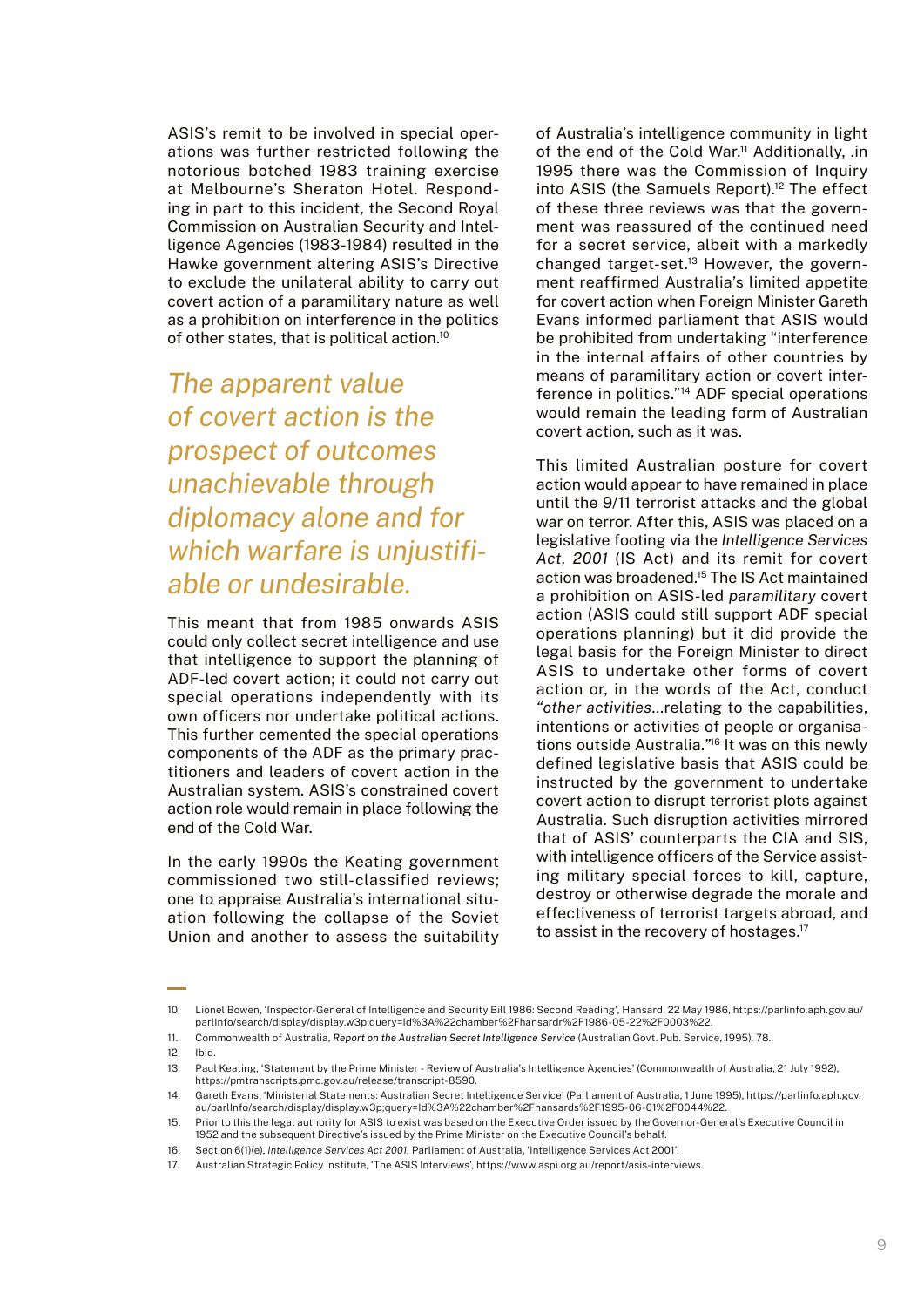*In this sense, there is a tacit acceptance that covert action, like espionage and warfare, is sometimes a regrettable necessity.*

This emphasis on disruption of threats has characterised the Australian government's approach to covert action ever since and has been the basis for ASD to take a larger role in undertaking covert action online. As well as terrorists, the Australian government has designated cyber criminals, people smugglers, organised criminals and most recently paedophiles as legitimate targets for so-called 'digital disruption', covert action using ASD's offensive cyber capabilities.18

For all this, the use of covert action – both special operations and political action – against foreign state actors appears to remain very limited outside of ASD and ASIS support to ADF military operations, such as in Afghanistan, Iraq, and Syria.

#### *The Value of Covert Action*

For a state to advance its interests internationally it has two general options. The first, and typically most preferable, is the use of diplomatic engagement to arrive at negotiated agreements with other parties. The second is warfare and the directed threat or use of force to generate an outcome. Alongside these two options is the 'third way' of using covert action to deploy hidden propaganda, political and economic programs, or paramilitary operations to, in Loch Johnson's words, "give the world a secret nudge – or even a shove" in a more desirable direction.19

The apparent value of covert action is the prospect of outcomes unachievable through diplomacy alone and for which warfare is unjustifiable or undesirable.

Covert action "represents a third way between doing nothing and expensive commitments,".20 The risks associated with high-end modern warfare have made the use of this third way more appealing.<sup>21</sup> The integration of new technologies and the opening up of new warfighting domains - cyber and space - mean many countries now possess militaries capable of unprecedented - and therefore somewhat unknown - levels of violence and disruption.22 It is difficult to comprehend the speed, escalation, and violence of any future high-end conflict. In this context, covert action can present favourable alternatives for states seeking to shape facts on the ground below a threshold of warfare; allowing them to manage escalation and limit the prospects of open conflict. As the war in Ukraine has shown, covert action can also be more efficacious than warfare and diplomacy by allowing third party countries to assist partners with less risk of retaliation.23

One of the reasons liberal democratic states undertake such interventions in a covert or deniable manner is an understanding that such activities may undermine the credibility of their commitment to international rules and norms concerning non-interference. In this sense, there is a tacit acceptance that covert action, like espionage and warfare, is sometimes a regrettable necessity.

Safety and secrecy are other reason these interventions are hidden. There are after all some things that simply cannot be done without secrecy to protect lives, relationships, and interests. This is what Gregory F. Treverton describes as the inherent tension policymakers must grapple with, with the decision to

<sup>18.</sup> Parliament of Australia, 'Surveillance Legislation Amendment (Identify and Disrupt) Act 2021' (Attorney-General's Department, n.d.), https:// www.legislation.gov.au/Details/C2021A00098/Html/Text, http://www.legislation.gov.au/Details/C2021A00098.

<sup>19.</sup> Loch Johnson, 'Chapter 10 Ethics and Covert Action: The "Third Option" in American Foreign Policy', in *National Security Intelligence and Ethics* (Routledge, 2022), 169.

<sup>20.</sup> Luca Trenta, 'Disrupt and Deny: Spies, Special Forces and the Secret Pursuit of British Foreign Policy', *Intelligence and National Security*, 13 July 2018, 935, https://doi.org/10.1080/02684527.2018.1492060.

<sup>21.</sup> Mick Ryan, *War Transformed: The Future of Twenty-First-Century Great Power Competition and Conflict* (Annapolis, Maryland: Naval Institute Press, 2022).

<sup>22.</sup> Ryan.

<sup>23.</sup> For example foreign intelligence services have been assisting the Ukrainian military and security services to prepare for Russian attacks since at least 2015, Zach Dorfman and Jana Winter, 'How the U.S. Helped Ukraine Prepare for a Russian Invasion', Yahoo News, 25 February 2022, https://au.news.yahoo.com/how-the-us-helped-ukraine-prepare-for-a-russian-invasion-210407079.html.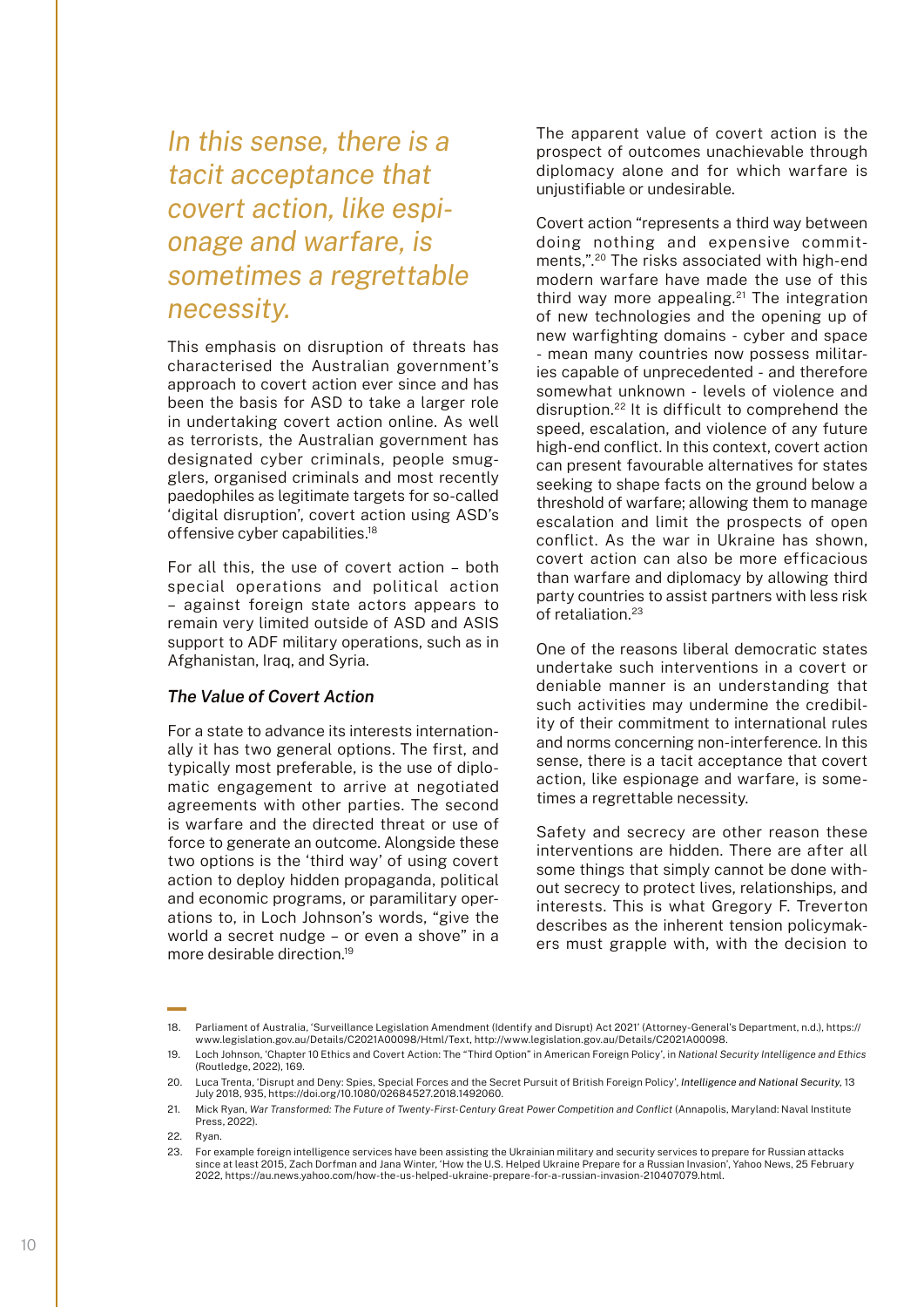undertake covert action sometimes simultaneously involving both a "moral evil" and a "moral imperative".<sup>24</sup> For this reason some have argued that covert action becomes "more ethically defensible in a democratic society" when its use is subject to evaluation and oversight by the legislature;<sup>25</sup> so in Australia's case, parliament.

Legislation can be particularly useful as a means to distinguish a democracy's use of covert action from that of authoritarian states by codifying accountability mechanisms and even proscribing particular activities as off limits. In evaluating Australia's use of covert action in the context of current geopolitics, there may be merit in Australian legislation being more explicit in its prohibitions of particular methods of covert action. For example, torture is clearly prohibited, but the use of assassination is arguably still somewhat ambiguous.26

Alongside the occasional moral imperative to undertake covert action, such as the need to urgently prevent a terrorist attack or military strike, there is also a political imperative. In considering why successive US Presidents of varying ideological character have continually turned to covert action, Amy Zegart explains that such activities can satisfy a politician's "preference for action."27 Covert action offers democratic governments typically swifter options than the use of conventional military force, sanctions, or diplomatic responses that take time to mobilise and can get bogged down in bureaucratic or legislative processes. Zegart also stresses that in assessing the comparative value of covert action it is important to remember that the most severe types of

covert action are typically used as a last resort when "policymakers believe something has to be done and all other options are worse,".28 It's this appreciation of covert action that explains why it still exists as a form of statecraft despite admissions like this one from the CIA's Michael Morell: "Are some covert actions effective? Yes. But most are not."29

*What is clear is that covert action, like espionage and warfare, presents intensely competing ethical considerations for policymakers in liberal democratic states seeking to make decisions in the national interest.*

On the one hand, there may be moral and political imperatives to undertake covert action as a means to mitigate perceived harms. On the other, there may also be strategic concerns about potentially harming diplomatic relations and undertaking activities seemingly antithetical to national values. As head of the CIA (1987-91), Judge William H. Webster devised a simple set of questions for considering whether proposed covert actions were ethically proportionate; the answers to which would be conveyed to the White House National Security Council.30

<sup>24.</sup> Gregory F. Treverton, *Covert Action: The Limits of Intervention in the Postwar World* (New York: Basic Books, 1987), vii.

<sup>25.</sup> Loch K. Johnson, *The Third Option: Covert Action and American Foreign Policy* (New York, NY: Oxford University Press, 2022), 227.

<sup>26.</sup> The IS Act places a series of restrictions on the use of force by ASIS agents and officers,but could be interpreted as leaving open the prospect of ASIS being involved in the planning of assassinations by other organisations and carrying out killings for the purpose of "removing…a significant threat to security" which could be considered assassination (see Schedule 3, IS Act). See also Rebecca Ananian-Welsh, 'Security Bill Opens Door to Targeted Killings and Broader Control Orders', The Conversation, accessed 27 April 2022, http://theconversation.com/ security-bill-opens-door-to-targeted-killings-and-broader-control-orders-33631.

<sup>27.</sup> Zegart, *Spies, Lies, and Algorithms*, 179,180.

<sup>28.</sup> Zegart, 180.

<sup>29.</sup> Interview cited in Zegart, 169.

<sup>30.</sup> Johnson, *The Third Option,* 233.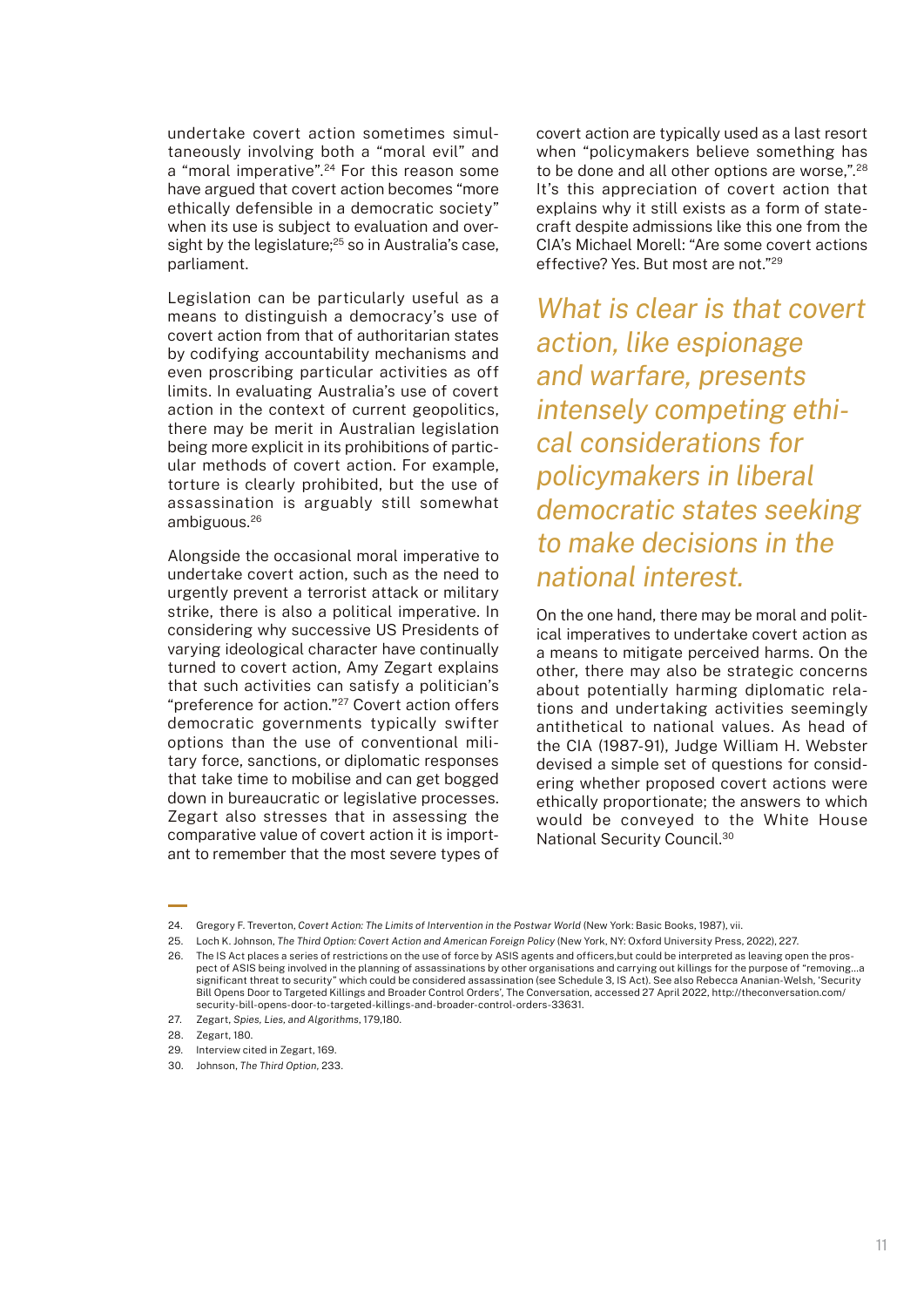Webster's questions were:

- Is the action legal as in, lawful under the acts governing covert action?
- Is it consistent with the nation's foreign policy? If not, why?
- Is it consistent with national values?
- If it becomes public, do authorities feel they could defend it?

For Webster the answers didn't all have to be 'yes', but would sharpen decisionmakers' focus on the proportionality of covert action proposals. The 'Webster Writs' also reflect four principles common, and perhaps distinctive, to how liberal democracies have come to guide their use of covert action.31 These principles are that covert action should be: enabled and constrained by laws; coherent with foreign policy; assessed against national values; and democratically accountable. Inculcating and institutionalising these principles will be vital to setting Australia apart from undemocratic adversaries in its use of covert action.

While the American experience gives insight into the perceived value of covert action for liberal democratic states, the British experience is arguably most applicable to Australia. The United Kingdom's approach to using covert action to supplement overt diplomatic and military power is most instructive for Australia as a middle power. Rory Cormac has described the "British way in covert action" as characterised by a cautious, defensive posture that favours maximum deniability. Importantly, the British experience shows that covert action is of most value when highly coordinated with other parts of government and complementary of wider foreign policy

efforts.32 Cormac concludes that the inherent value of covert action for British foreign policy has been "as a force multiplier… a means of closing or at least concealing the growing gap between responsibilities and resources."33 In the UK context this gap arose out of Britain's imperial decline whereby throughout the twentieth century it gradually lost the resources of empire, while maintaining global interests and responsibilities. Australia by comparison has not had as expansive a foreign policy, though this is changing.

The strategic utility of covert action is not simply in obtaining otherwise unobtainable objectives. The conduct of covert action even when suspected or discovered by external audiences can maintain a performative value for signalling a state's intent or resolve to others. In 2022, CIA efforts to support Ukrainian resistance of the Russian military is an example: officially unacknowledged, yet widely reported.<sup>34</sup> Such implausibly deniable activities can be effective at helping to manage escalation or signal deterrence.35 That said, Australia's presently restrained approach to covert action of primarily undertaking special operations to disrupt imminent security threats is unlikely to provide such strategic utility.

For the past two decades the value of Australia's foreign intelligence and covert action capabilities has been easy for government to discern, at least at an operational level. When used to support military operations in the Middle East and Afghanistan, Australian agencies could articulate causation from the intelligence they generated to the killing of a high value target, the destruction of an enemy supply depot, or the prevention of an attack.

32. Cormac, *Disrupt and Deny*.

35. Austin Carson, *Secret Wars: Covert Conflict in International Politics* (Princeton University Press, 2020)

<sup>31.</sup> Johnson, 236.

<sup>33.</sup> Ibid, pg 3.

<sup>34.</sup> Zach Dorfman, *Exclusive: Secret CIA training program in Ukraine helped Kyiv prepare for Russian invasion,* Yahoo News, 16 March 2022.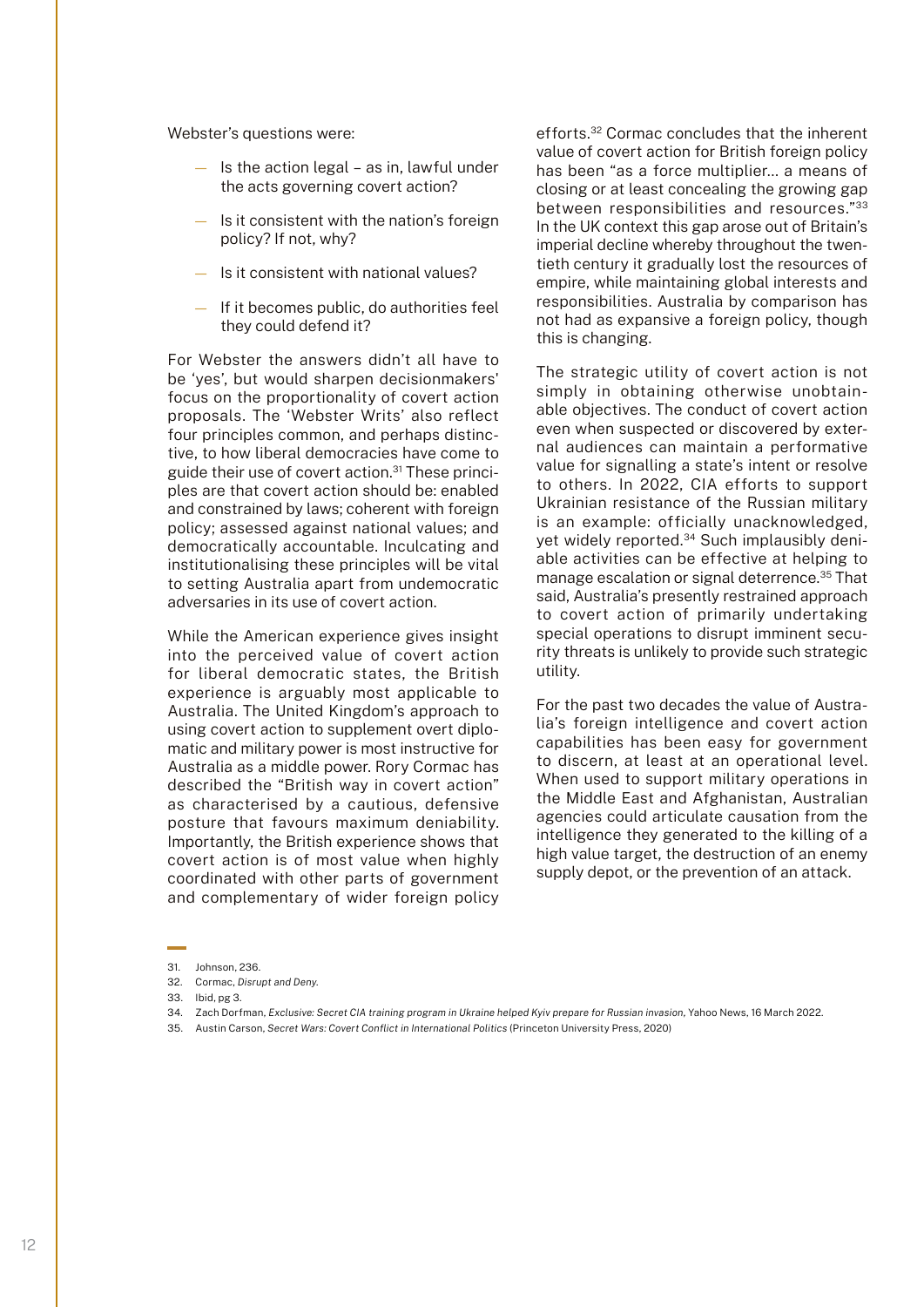Today, Australia is moving into an era where the utility to the Australian government of having covert capabilities will be determined by the extent to which they contribute to deterring China, influencing and shaping countries in Southeast Asia and the Pacific, and providing clarity about the strategic intent of friendly and unfriendly countries across the Indo-Pacific.

In this sense, the relative value of Australia's covert capabilities will be determined by their ability to contribute to more strategic outcomes than relevant agencies have been used to. However, it is also much more difficult to prove how these covert capabilities contribute to such strategic objectives, because the outcomes themselves are amorphous. How does one know if a state has been successfully deterred? If a country's political system has been favourably shaped? Or if one has truly uncovered the innermost intentions of foreign leaders?

Covert capabilities can contribute greatly to the realisation of such objectives, but this will require more patience and a higher tolerance of risk from the Australian Government, the parliament, and its agencies than has been the case.

*Quick wins at the operational level will be harder to come by as agencies seek funding and political support for operations that may take many years to yield results.* 

Second, the risk of unintended consequences or 'collateral effects'– including exposure or harm to operatives, with diplomatic and political ramifications – will be higher than activities hitherto undertaken against declared adversaries in the context of military operations. However, in the context of a more hostile and uncertain international environment there is also risk associated with maintaining a restrained approach to covert action designed for a different era.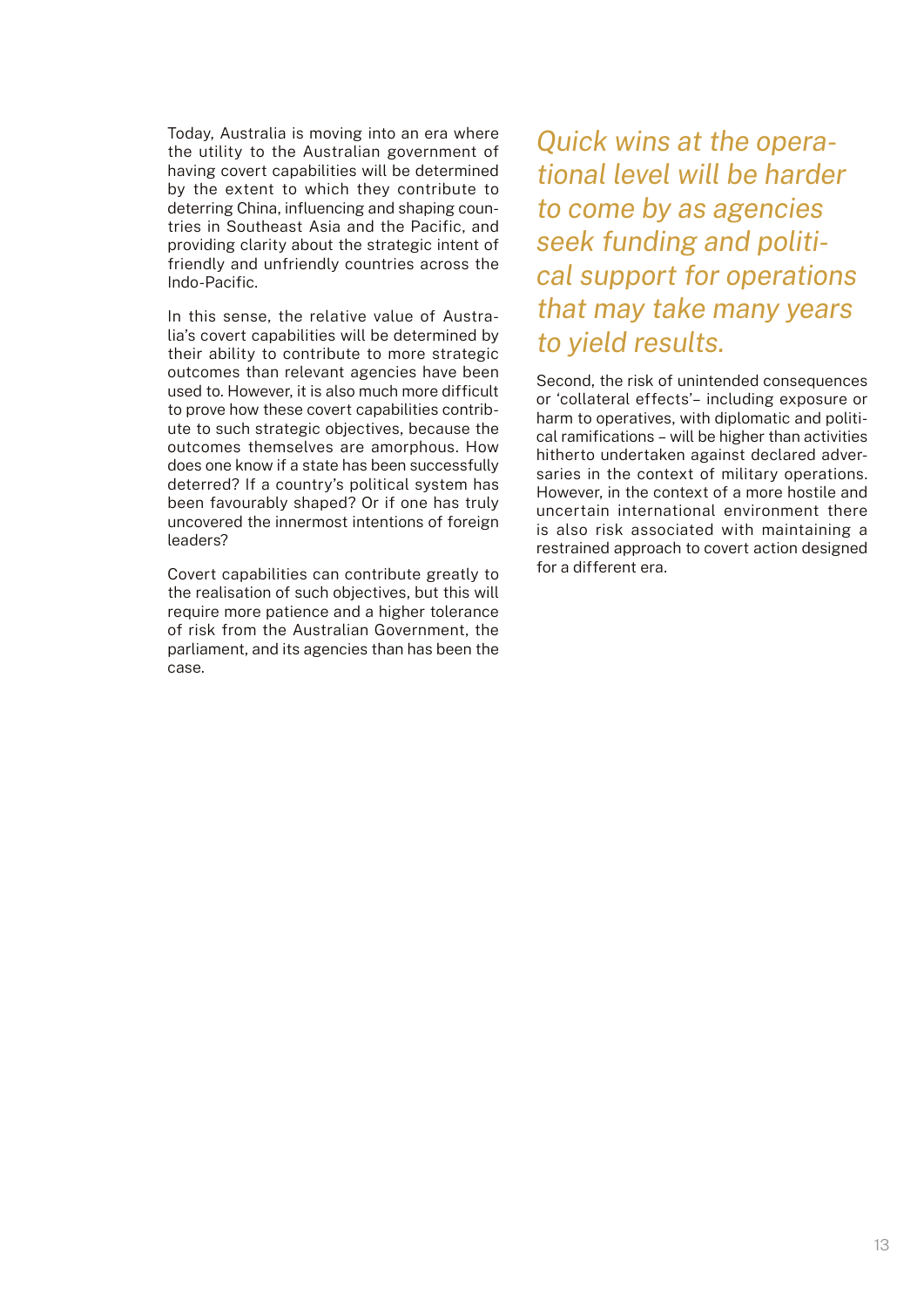### Part Two: The Demand for a New Way

In discussing Britain's use of covert action Cormac posits that it has been an important stop gap between the UK's declining international power and retention of a global foreign policy.36 For Australia today, the reverse appears to be occurring. For many decades Australia has been able to exist in a peaceful, relatively stable portion of the world, with the security backing of the United States, needing only to occasionally make small contributions to allied conflicts in the Middle East and limited security forces to stabilise or rehabilitate countries in its neighbourhood. In this sense, despite being a wealthy middle power with complex interests, Australia has accepted modest international responsibilities, and its allies have not expected more. However, now that great power competition between the United States and China is centred on its region, Australia is attracting expectations of a greater security role – and one larger than its diplomatic and military resources can support. The 2021 AUKUS partnership – with its promise of transferring nuclear propulsion and other strategically transformative technologies to Australia – signifies that Australia's closest allies now regard Australia as having a critical role and responsibility to underscore Western power in the Indo-Pacific. Meanwhile since at least 2016, the People's Republic of China (PRC) has embarked on an ever more disruptive campaign of subversive 'active measures'37 impacting Australia and its close neighbours, a campaign that demands new responses.38

Given the precipitous great power competition, the forecast for Australia's strategic future is cold and grey. Cold because the international balance of power between authoritarian and liberal states looks set to be determined by a

'cold war' led by the United States and China respectively. And grey, because the skirmishes of this cold war appear likely to play out in a so-called 'grey-zone' not so much characterised by the state-sponsored insurgencies and proxy wars of the Cold War of yesteryear, but in even *greyer* arenas of competition: commerce, technology research, and the internet-enabled information domain.

Grim military contingencies dominate commentary and strategising, with warfare particularly over the future of Taiwan discussed in terms of increasing inevitability. Yet it is still most likely that in the short to medium term the competition between liberal and authoritarian states in the Indo-Pacific will predominantly transpire below the threshold of war. Indeed, such methods short of violence are already a central aspect of the PRC's strategy to alter the global balance of power.<sup>39</sup>

Australia's foreseeable strategic circumstances will therefore increasingly invite - and demand - the considered use of covert action as a means of response, but also to supplement other statecraft in proactively shaping the behaviour of those foreign countries at the forefront of the contest for the Indo-Pacific. Indeed, Australia is entering an era not too dissimilar to the 1950s when the need to actively shape the near region, combined with the imperative to manage escalation between great powers, saw means of deniable overseas intervention become more central to Australia's international strategy than they had been before. It was this era that prompted the creation of ASIS as a secret service tasked with intelligence collection as well as a wide remit for covert action (subsequently curtailed).

<sup>36.</sup> Cormac, *Disrupt and Deny*, 3.

<sup>37.</sup> 'Covert action' is a Western phrase that places a greater emphasis on secrecy than the Soviet tradition of 'active measures', which is the tradition inherited by the PRC.

<sup>38.</sup> P. Charon and J.-B. Jeangène Vilmer, 'Chinese Influence Operations: A Machiavellian Moment', (Institute for Strategic Research (IRSEM), October 2021), https://www.irsem.fr/report.html.

<sup>39.</sup> Ibid.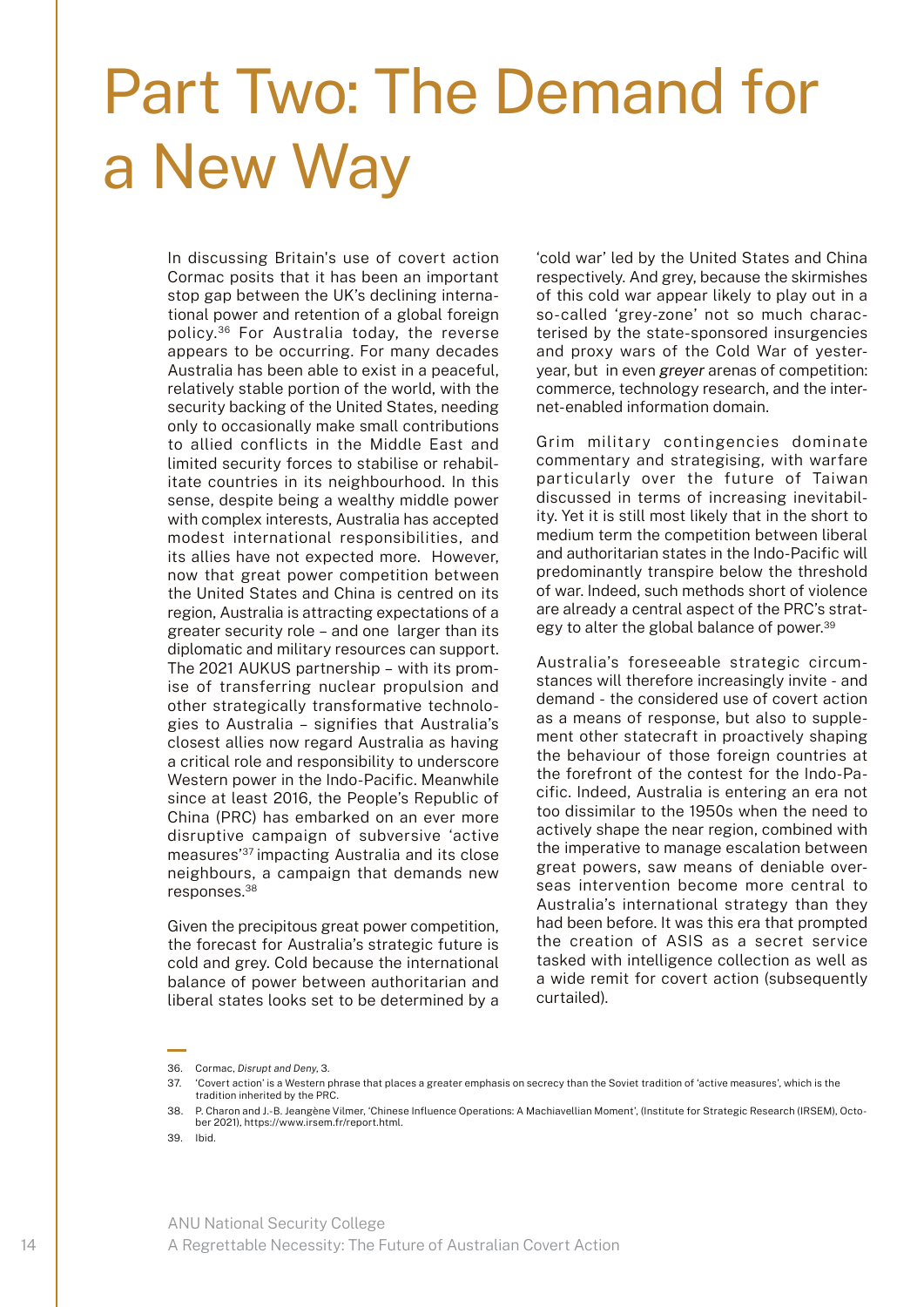The PRC's campaign for dominance will continue to be global, so Australia will have to be vigilant for opportunities to respond in multiple regions. Furthermore, Russia's aggression is unlikely to dissipate, for which Australia has shown it can generate useful countermeasures, as demonstrated by the deployment of offensive cyber capabilities to undertake digital covert actions in defence of Ukraine.40 However, Australia will need to triage the application of its limited covert action capabilities to those areas where it can have the proportionately greatest impact and where national interests most justify the use of such extraordinary measures.

Accordingly, vulnerable states in Australia's near region, particularly the South Pacific, will need to be the areas of Australia's priority contribution to what will ultimately be a coalition resistance effort to the campaigns of China and Russia to make the world compliant with their 'new despotism'.41 Australia's allies expect this, with the Biden administration recently stating that America will look to be "deputy sheriff" to Australia in countering China in Australia's neighbourhood.42

#### *The PRC's Coercion in the Indo-Pacific*

The PRC's current activities in the Indo-Pacific demand that Australia's approach to influencing and shaping developing or vulnerable states be recalibrated. In January 2022 Kurt Campbell, the US National Security Council's Indo-Pacific Coordinator, assessed that the PRC's heightened coercive activity to co-opt smaller states raised the prospect of China successfully achieving strategic surprise, including the sudden establishment of Chinese bases.43 This assessment was recently vindicated by the PRC's signing of a security

partnership with the Solomon Islands which provides sufficient pretext for the Chinese military to establish a more regular presence in the country.44

The PRC's path to achieving such strategic surprise is predicated on its current efforts to surreptitiously manipulate the decision-making of other states, meaning that responses on that undeclared, political plane are required. The PRC's increasing and multimodal interference in smaller countries means that Australia needs to adjust its appetite for performing covert action closer to home. This should be seen as one option to disrupt or neutralise the impact of Chinese interference, thus bolstering the resilience of these developing nations in a lengthy contest for the region's future.

The urgent need for Australia to more proactively conduct covert action is also heightened because China's own methods of clandestine interference are becoming sharper and less restrained by previous desires to be regarded as a friendly actor amongst the states it targets. A recent report by Paul Charon and Jean-Baptiste Jeangène Vilmer of the Institute for Strategic Research outlines in detail how the PRC's approach to influence operations is undergoing a 'Machiavellian moment' where Beijing has decided it is better – or at least easier – "to be feared than loved."45 They suggest China's posture is undergoing a 'Russification' whereby the PRC's methods of influencing are increasingly emulating more aggressive Soviet-style active measures with an emphasis *"on disinformation, counterfeiting, sabotage, discredit operations, destabilizing foreign governments, provocations, false-flag operations and manipulation aimed at weakening social cohesion, the recruitment of 'useful idiots,' and the creation of front organizations."46*

<sup>40.</sup> Stephen Dziedzic, 'Ukraine Asks Australia for More "technical Assistance" to Combat Increasing Russian Cyber Attacks', *ABC News,* 20 January 2022, https://www.abc.net.au/news/2022-01-21/ukraine-asks-aus-for-more-technical-assistance-to-combat-russia/100771618.

<sup>41.</sup> John Keane, *The New Despotism* (Cambridge, Massachusetts: Harvard University Press, 2020).

<sup>42.</sup> Center for Strategic and International Studies, 'CSIS Australia Chair Launch Event', January 2022, https://www.csis.org/events/ csis-australia-chair-launch-event.

<sup>43.</sup> David Brunnstrom and Kirsty Needham, 'Pacific May Be Most Likely to See "strategic Surprise" -U.S. Policymaker Campbell', *Reuters*, January 2022, https://www.reuters.com/world/asia-pacific/us-most-likely-see-strategic-surprise-pacific-official-2022-01-10/.

<sup>44.</sup> 'Australia "deeply Disappointed" by Controversial Security Pact between China and Solomon Islands', *ABC News*, 19 April 2022, https://www. abc.net.au/news/2022-04-19/china-and-solomon-islands-sign-security-pact-says-chinese-foreig/101000530.

<sup>45.</sup> P. Charon and J.-B. Jeangène Vilmer, 'Chinese Influence Operations: A Machiavellian Moment', 15.

<sup>46.</sup> P. Charon and J.-B. Jeangène Vilmer, 34.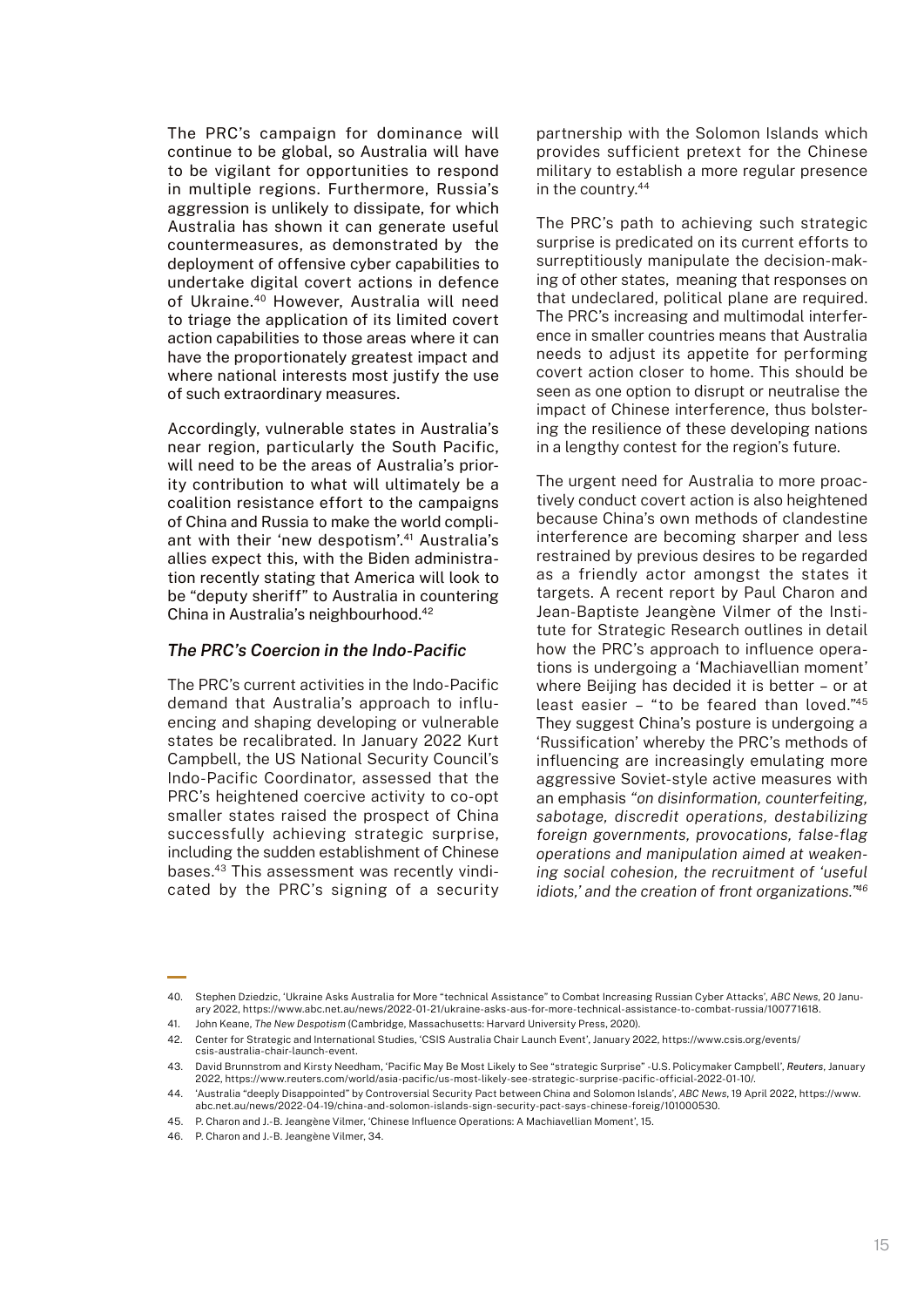As one publication explains from China's National University of Defense Technology (an institute of the CCP's Central Military Commission) the ultimate objective of the PRC's active measures is to *"manipulate a country's values, national spirit/ethos, ideologies, cultural traditions, historical beliefs, etc. to encourage them to abandon their theoretical understanding, social system, and development path and hence to achieve strategic objectives without fighting."<sup>47</sup>*

The PRC's use of active measures is distinct in style and substance from the Western way of covert action described earlier. It is profoundly at odds with the principles of Webster's Writs: that consideration of covert action should assess legality, alignment with foreign policy, impact on national values, and democratic accountability. The PRC's intelligence and security agencies are not subject to independent scrutiny or meaningful judicial oversight. As a one-party, centrally controlled state the PRC's legal system is arbitrary and considerations of democratic accountability are irrelevant.

The primary agency for carrying out China's interference operations is the Ministry for State Security (MSS), which sits adjacent to the PRC's Ministry of Foreign Affairs (MFA).<sup>48</sup> The MSS is, in effect, only accountable to the CCP's Politburo, a body which itself is subservient to Chairman Xi. As a result, its activities abroad are likely to often be unaligned or unknown to the MFA. MSS officials are just as likely to authorise covert actions as a means of personal career advancement and pleasing Party patrons, as they are to be driven by a desire to achieve considered foreign policy outcomes.

In comparison to covert actions undertaken by the likes of the US, UK, or Australia the PRC's approach can skew to being reckless and disproportionately heavy-handed. While this means that not all PRC activities will be strategically coherent, the scale of the PRC's activities is enormous and the capacity of its program of interference to seriously damage the cohesion and stability of smaller states, is acute.49 Indeed, such destabilisation may be deliberate, because unlike Australia and its allies, if China cannot successfully co-opt these states there is still strategic utility for the PRC in up-ending these societies and turning them into costly sources of insecurity for Australia and the United States. This is evidenced in Chinese official psychological warfare doctrine, which acknowledges the utility of sowing confusion and division to paralyse government decision-making and trust in authorities.<sup>50</sup>

The ramping up of China's focus on countries closer to Australia is easily discerned. On Christmas Eve 2021 it was reported that the Solomon Islands government, led by Prime Minister Manasseh Sogavare, would accept PRC law enforcement and security aid to help quell civil unrest,<sup>51</sup> sparked in-part over local grievances that Sogavare was purportedly selling out the Solomon Islands to China.<sup>52</sup> More recently, the PRC's engagement with the Sogavare government has expanded to include a far more comprehensive security agreement that arguably provides sufficient pretext for China to establish a military base in the country. The PRC's use of initially small 'law enforcement' commitments as a precursor to a military presence marks a worrying shift that China will seek opportunities to usurp Australia's status as the 'security partner of choice'

<sup>47.</sup> 黄昆仑 (Huang Kunlun), "夺取未来战争 制脑权" ("Seizing Mind Superiority in Future Wars"), 解放军报 (PLA Daily) (16 Jun. 2014). Cited in P. Charon and J.-B. Jeangène Vilmer, 31.

<sup>48.</sup> P. Charon and J.-B. Jeangène Vilmer, 81.

<sup>49.</sup> P. Charon and J.-B. Jeangène Vilmer, 365.

<sup>50.</sup> Dean Cheng, 'Winning Without Fighting: The Chinese Psychological Warfare Challenge', The Heritage Foundation, 12 July 2013, https://www. heritage.org/global-politics/report/winning-without-fighting-the-chinese-psychological-warfare-challenge.

<sup>51.</sup> 'Solomon Islands Accepts Chinese Offer for Riot Police Help', *ABC News,* 24 December 2021, https://www.abc.net.au/news/2021-12-24/ solomon-islands-accepts-chinese-offer-for-riot-police-help/100724296.

<sup>52.</sup> Mihai Sora, 'Dark Days for Honiara in the Shadow of Geopolitics | The Interpreter', n.d., https://www.lowyinstitute.org/the-interpreter/ dark-days-honiara-shadow-geopolitics.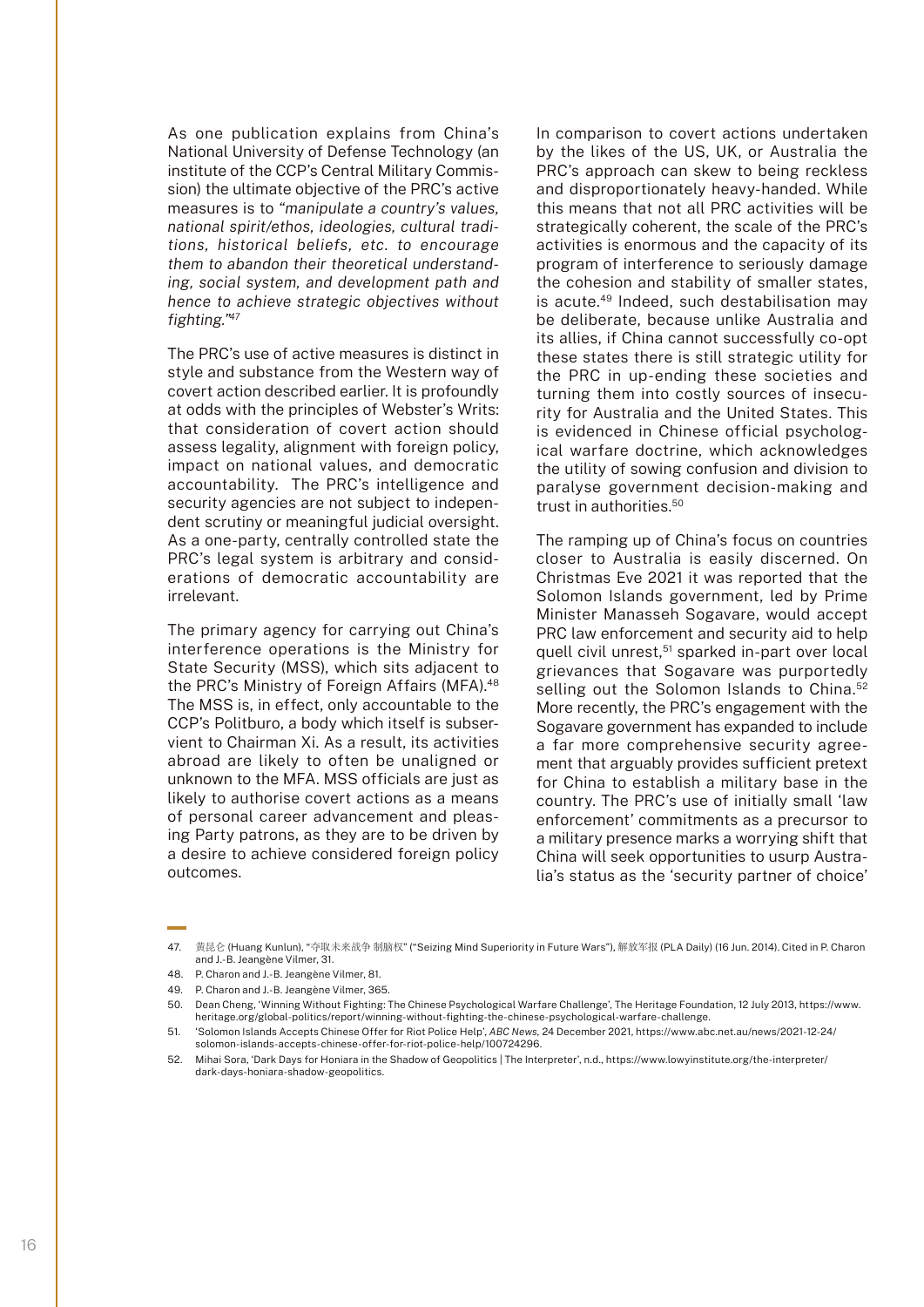for Pacific states. It is only the latest change in a long-running PRC campaign for greater power and control over the South Pacific also pursued via economic leverage (so-called 'debt-trap diplomacy'),53 diplomatic pressuring,<sup>54</sup> as well as elite capture and corruption.<sup>55</sup> There are diverse views across Pacific states about how to navigate the geo-politics of their region, but some Pacific leaders are worried that their sovereignty is now "sandwiched" by PRC behaviour in the region which they recognise as motivated by "superpower rivalry".56

Australia's 2020 Defence Strategic Update (DSU) identified China's coercion campaign as part of the rise of what it calls "grey-zone" activities used to "challenge sovereignty and habits of cooperation".57 The DSU suggests the Department of Defence regards the task of addressing grey-zone activity as one in which it must lead and that the present Australian posture for doing so is a reactive, defensive one.58 The DSU acknowledges that there is a need to "expand Defence's capability to respond to grey-zone activities, working closely with other arms of Government".59 However, the reality is that Defence's capacity and remit to lead a response to the PRC's coercive activities is quite limited given these activities typically occur outside a military context, and can be addressed most effectively by in-kind covert action responses that Defence has very little legal remit to engage in.

*Ultimately, timely and effective responses to the PRC's subversive activities requires the option of in-kind measures to counter China on the same plane of covert and unacknowledged activity where it seeks to 'win without fighting'.*

Australia's existing raft of overt activities to influence and shape other countries will of course continue to be highly important to steering them onto stable, well-governed and broadly democratic development trajectories and cementing Australia as a key security partner. Forthcoming measures, like recently announced investment in PNG's port infrastructure,60 the government-backed acquisition of Pacific telco Digicel by Telstra.<sup>61</sup> and the long-term modernisation of the Royal Australian Navy, will also be pivotal. But these large scale overt measures to shore up Australia's position will take time to have effect. Initiatives that will take decades to fulfil will not directly mitigate the PRC's current interference in Pacific states.

<sup>53.</sup> Roland Rajah, Alexandre Dayant, and Jonathan Pryke, 'Ocean of Debt? Belt and Road and Debt Diplomacy in the Pacific', n.d., https://www. lowyinstitute.org/publications/ocean-debt-belt-and-road-and-debt-diplomacy-pacific.

<sup>54.</sup> Barbara Dreaver, 'Fears over China's Involvement in Kiribati's Ditching of Marine Reserve', 1 News, n.d., https://www.1news.co.nz/2021/11/11/ fears-over-chinas-involvement-in-kiribatis-ditching-of-marine-reserve/.

<sup>55.</sup> Jonathan Pryke, 'The Risks of China's Ambitions in the South Pacific', *Brookings* (blog), 20 July 2020, https://www.brookings.edu/articles/ the-risks-of-chinas-ambitions-in-the-south-pacific/.

<sup>56.</sup> Mar-Vic Cagurangan- For Variety, 'In the Shadow of Geopolitical Conflicts: How China Triggers Domestic Division in Pacific Island Nations', Marianas Variety News & Views, January 2022, https://mvariety.com/news/in-the-shadow-of-geopolitical-conflicts-how-china-triggers-domestic-division-in-pacific-island-nations/article\_57445b06-7225-11ec-9191-3bb2a1c961b1.html.

<sup>57.</sup> Australia and Department of Defence, *2020 Defence Strategic Update.*, 2020, 12.

<sup>58.</sup> Australia and Department of Defence, 25.

<sup>59.</sup> Australia and Department of Defence, 25.

<sup>60.</sup> Yoni Bashan, 'AUKMIN Talks: Papua New Guinea Push as Britain Flexes Muscles', *The Australian*, 21 January 2022, sec. Defence, https://www.theaustralian.com.au/nation/defence/aukmin-talks-papua-new-guinea-push-as-britain-flexes-muscles/ news-story/4fc3e63d0532a09c8801b036a3f5b622.

<sup>61.</sup> Marian Faa, 'Telstra Secures Deal to Buy Largest Telecommunications Company in the Pacific with Canberra's Support', *ABC News*, 25 October 2021, https://www.abc.net.au/news/2021-10-25/telstra-digicel-pacific-telecommunications-deal-finalised/100564976.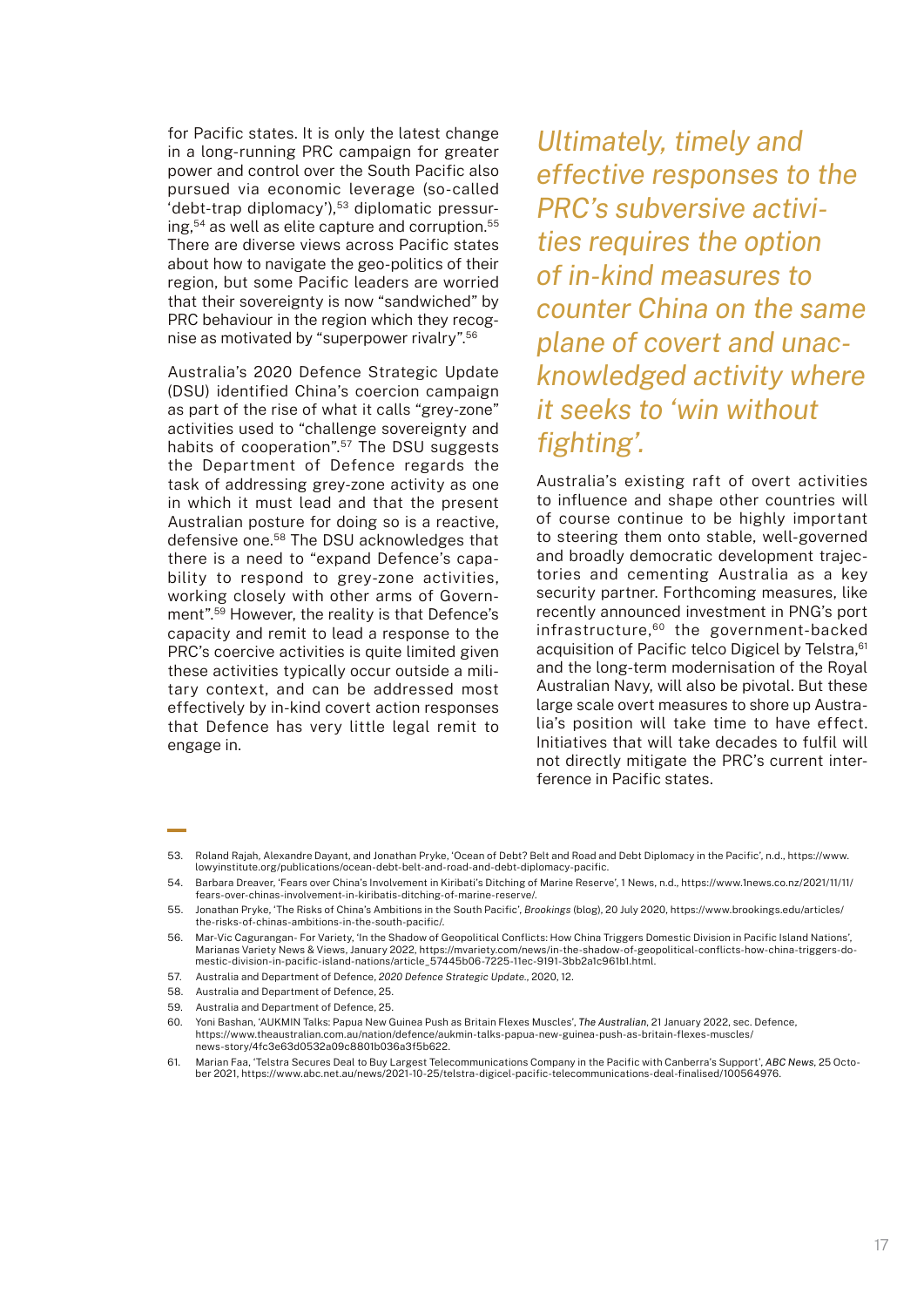Ultimately, timely and effective responses to the PRC's subversive activities requires the option of in-kind measures to counter China on the same plane of covert and unacknowledged activity where it seeks to 'win without fighting'.

To counteract the impact of the PRC's unrestrained interference in vulnerable societies, Australia will need to undertake well-planned covert actions such as:

- information campaigns to promote favourable messages and discredit pro-Chinese Communist Party (CCP) actors;
- providing financial and other support to political candidates and organisations who are anti-CCP and pro-democratic; and
- exposing and where necessary sabotaging the PRC's interference operations, including via digital and economic means.62

Such measures should be strategically aligned and scrutinised against agreed principles of proportionality and probity, similar to Webster's Writs.

#### *The Information Domain*

The contest between authoritarian and liberal democratic nations for the future of the international system is profoundly ideological, involving competing narratives across a globalised information domain. Digital means of shaping the information environment offer a wider range of options for highly effective and comparatively easy-to-hide covert action. This is not to say that information campaigns should rely on falsehoods. Indeed, the swift broadcasting of truthful messages, sometimes involving the sharing of intelligence, can be powerfully effective at countering disinformation. This has been evidenced by the mobilisation of intelligence throughout the narrative contest of the war in Ukraine.<sup>63</sup>

To protect and shape the future of countries vital to Australia's interests information operations will be particularly valuable to a 'new way' of Australian covert action. This will likely require enhanced cooperation with Australian media outlets to project favourable narratives and actively counter malicious ones. However, as Russia's disinformation campaigns against American elections show, activities on social and alternative media platforms are likely to be most effective in this regard.<sup>64</sup> An additional consideration is the need to maintain the trusted reputation of Australian news media organisations, which are themselves public diplomacy assets. As will be explored in the next section, increased, and more coordinated information capabilities from across and outside government will require improved coordination mechanisms.

<sup>62.</sup> The leaking by Australia of the draft security pact between China and the Solomon Islands is an example of the kind of exposure activities that will need to be more readily, and strategically, undertaken. See Anthony Galloway Bagshaw Eryk, 'Australian Spy Agency Involved in Solomon Islands Leak in Last-Ditch Effort to Stop Deal', The Sydney Morning Herald, 22 April 2022, https://www.smh.com.au/politics/ federal/australian-spy-agency-involved-in-solomon-islands-leak-in-last-ditch-effort-to-stop-deal-20220422-p5affg.html.

<sup>63.</sup> 'An Address from GCHQ Director Sir Jeremy Fleming', National Security College (The Australian National University, 31 March 2022), https:// nsc.crawford.anu.edu.au/department-news/20103/address-gchq-director-sir-jeremy-fleming.

<sup>64.</sup> Phillip N. Howard, Bharath Ganesh, and Dimitra Liotsiou, 'DemTech: The IRA and Political Polarization in the United States', University of Oxford, n.d., https://demtech.oii.ox.ac.uk/research/posts/the-ira-and-political-polarization-in-the-united-states/.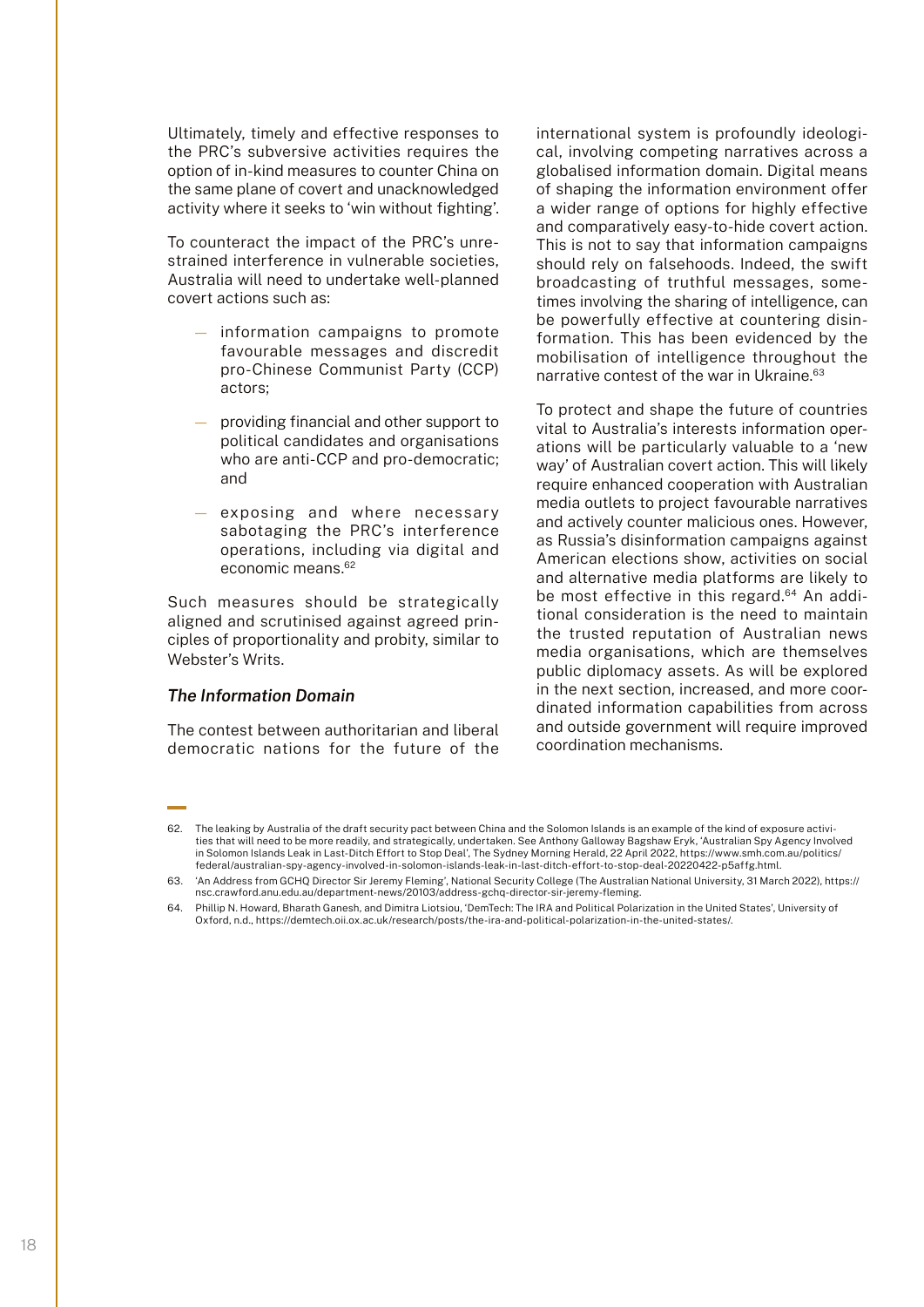### Part Three: Implementing a New Way

This part identifies policy options for improving Australia's preparedness to undertake covert action in a more concerted, strategic manner that remains accountable, while managing diplomatic and other risks. These recommendations focus on ASIS as the agency with the most expansive remit to undertake the political action central to a 'new way' of Australian covert action, but are also intended to improve the conduct of covert action as a Commonwealth-wide function. Given the nature of covert action, a government may not be able to publicise its specific consideration of these options.

#### *Improving Strategic Coordination of Covert Action*

To properly undertake the more robust and comprehensive approach argued for in this paper, new planning structures are required to institute covert action as contestable within government and strategically coordinated with other means of statecraft. The current mechanisms for identifying and considering options for Australian covert action do not seem sufficiently developed to generate the broadest range of creative (while still relatively low risk) options. Indeed, existing mechanisms have been described to the author as 'myopic', lacking effective inter-agency coordination, and subject to a preference for zero risk operations.

As outlined earlier, Australia's strategic circumstances demand a readiness to undertake a wider range of covert actions which current agencies are not necessarily best equipped to perform. Such actions include:

- information operations to influence and shape target countries through the amplification of truthful messages and exposure of foreign interference;
- political action to support favourable political candidates overseas in a deniable manner;
- unattributable activities to promote narratives favourable to Australian interests, including online; and
- economic activities to financially denude foreign targets<sup>65</sup> as well as measures that might involve close collaboration with private businesses to undertake commercial activities complementary to Australia's national interests.

ASIS is currently regarded as the lead agency for Australian covert action outside of military operations. This is because of the scope of its powers under the IS Act and because its human intelligence (HUMINT) activities abroad give its officers a natural insight to identify options for strategic activities. At present, the IS Act gives the authority to the Foreign Minister, in consultation with relevant ministers, to approve covert action undertaken by ASIS.<sup>66</sup> ASIS therefore, with input from DFAT, is primarily responsible for devising the options for what activities the Minister may consider approving, informed by policy priorities set by relevant departments. While not explained in the IS Act, the Prime Minister as well as relevant ministerial advisers will typically also have input on this process.<sup>67</sup>

<sup>65.</sup> Helen Warrell, 'Secretive MoD "Banking" Unit Helps UK Wage Economic Warfare', *Financial Times*, 22 October 2021, https://www.ft.com/ content/af703b19-7e1e-47b0-83fc-4d58d5b4da10.

<sup>66.</sup> Section 6(1)(e) *Intelligence Services Act 2001*

<sup>67.</sup> Chapter 6, Commonwealth of Australia, *Report on the Australian Secret Intelligence Service*.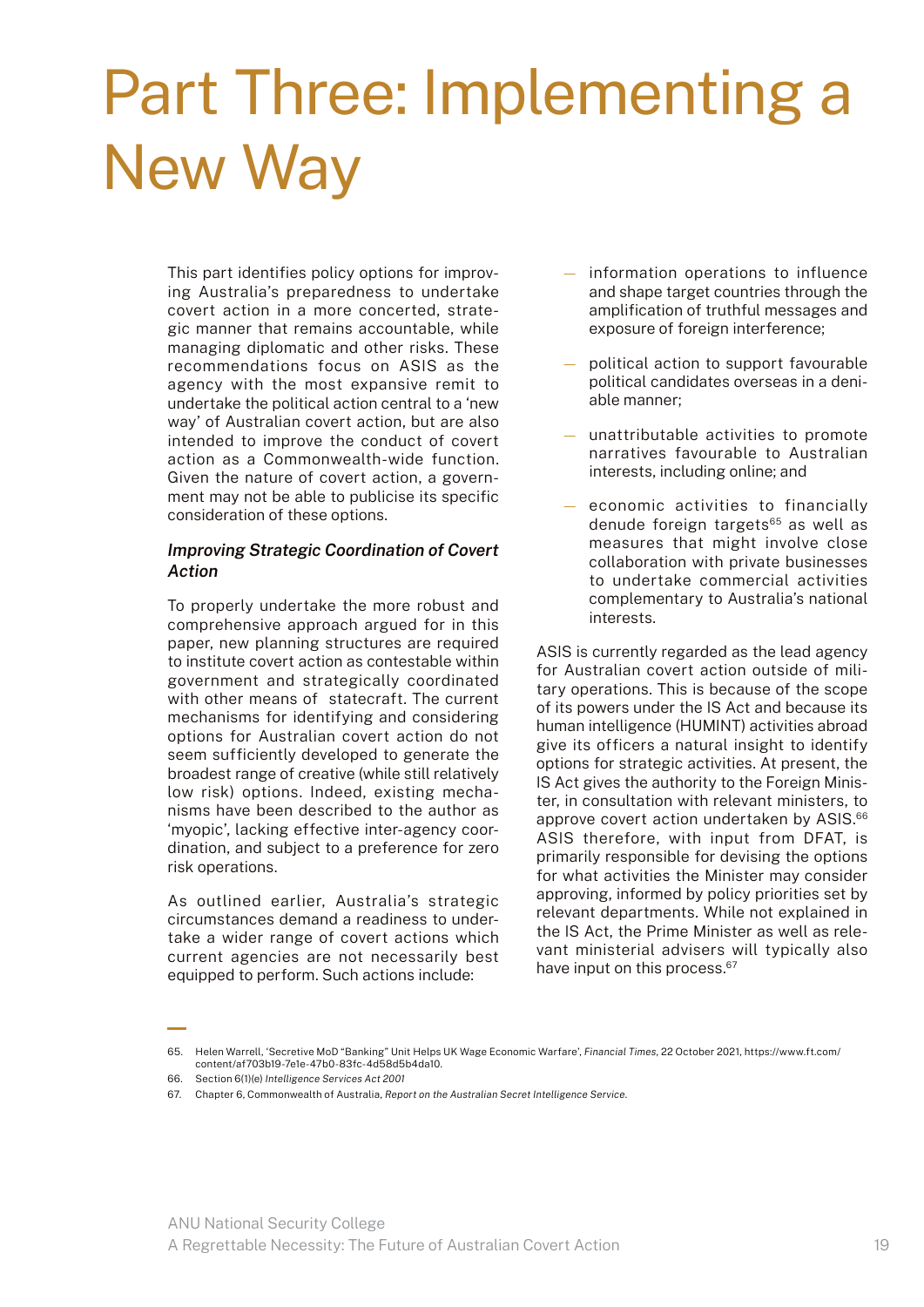However, as an operational agency ASIS does not have the remit to shape the Commonwealth's entire covert action policy, especially where such actions may need to be led by other organisations and may not involve usage of ASIS's powers. This higher-level policy responsibility is split across the departments of the Prime Minister & Cabinet (PM&C), Defence, and Foreign Affairs to advise how covert action might be used to benefit Australia's wider international objectives on a case-by-case basis.

The Department of Defence leads on deciding how best covert action might support ADF missions, and portions of the military e.g., Special Operations Command and Joint Operations Command lead in determining when covert action can be used as part of declared military operations. At present, it is most likely that the body applicable for the task of guiding the use of covert action *outside* of military operations is a high-level committee of the National Intelligence Community (NIC) assembled to considers 'intelligence effects' – the use of intelligence capabilities to achieve strategic outcomes. This identifies opportunities for agencies to use existing capabilities in a joint manner through mutually beneficial intelligence activities that complements their respective missions.

*To support a higher tempo of covert activity the government should formally create a 'Strategic Action Sub-Committee' of the National Security Committee of Cabinet.*

This is insufficient for achieving an approach to covert action that is more strategically coordinated across government and characterised by more frequent and diverse activities. Confining this covert action planning to intelligence agencies predominantly engaged in collection and analysis also presents challenges to maintaining the desirable separation of intelligence collection and assessment functions from policy decisions. This is one of the reasons the CIA keeps its intelligence collection and operations functions distinctly separate, so to minimise the chance that those engaged in collecting and analysing intelligence might be perversely incentivised to alter their judgements to reinforce decisions regarding operations.

A forum comprising senior public servants is unable to approve activities for which ministers have not already granted appropriate delegations. For example, ASIS's Directive issued by the government of the day can include general, pre-emptive delegations of authority to the Director General to undertake certain categories of activity at their discretion.68 This is to expedite ASIS in undertaking 'routine' or low-risk activities without the DG needing to seek the minister's permission for each instance. So, in the case of an intelligence effects committee, its agility would be constrained by what decisions relevant ministers have or have not already delegated to public servants.

For this reason, in order to support a higher tempo of covert activity the government should formally create a 'Strategic Action Sub-Committee' of the National Security Committee of Cabinet (NSC) for considering and approving options for covert action that support overt policy objectives.<sup>69</sup>

Comprising the Prime Minister, Ministers for Defence and Foreign Affairs, as well as relevant co-optees, the work of this smaller body would be distinct from the more procedural matters that dominate the NSC's agenda, like agency budgets, legislative reform, and crisis response. While there will be natural overlaps with the work of the wider NSC, a dedicated sub-committee would provide a standing

<sup>68.</sup> This is exampled in past Directives (sometimes referred to as charters), copies of which can be found in Commonwealth of Australia, 'Royal Commission on Intelligence and Security Fifth Report [Re Australian Secret Intelligence Service] - Volume I (Copy No 25) - [Reference Copy]', A8908, National Archives of Australia, and Brian Toohey and William Pinwill, *Oyster : The Story of the Australian Secret Intelligence Service* (W. Heinemann Australia, 1989).

<sup>69.</sup> As UK Prime Minister, David Cameron instituted a similar body in the form of the National Security Council, see Cormac, *Disrupt and Deny*, 251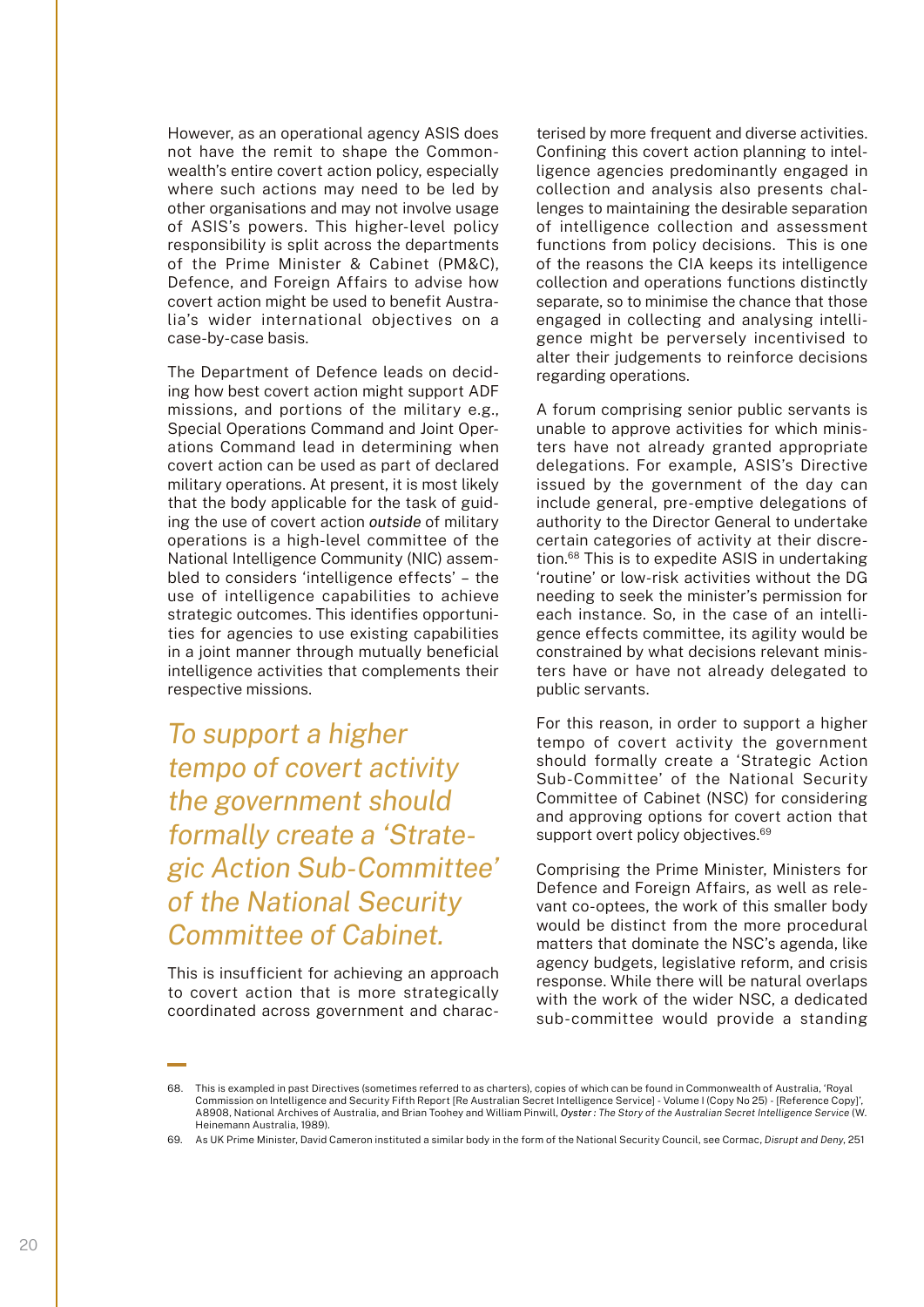forum for ministers with the relevant executive authorities to deliberate on opportunities for undertaking covert action. It would also provide a standardised channel for a wider range of departments and agencies to suggest – or contest – options for covert action.

Additionally, the government should consider creating a dedicated centre for covert action, perhaps with a politically palatable title such as a Centre for Strategic Effects. This Centre could be governed by a board comprising the heads of NIC agencies, Defence and DFAT representatives, and chaired by the DG of ASIS. To maintain IGIS's separation from operational decision making, its representatives should not be included on the board but its investigators should be well integrated into the operations of this Centre.

This model would resemble the manner by which the Australian Criminal Intelligence Commission (ACIC) is directed; by a board comprising the nation's leading law enforcement officials. This board lays out through 'determinations' the criminal threats against which the ACIC should use its extraordinary powers (which practically speaking are not too dissimilar to those of ASIS). In this way, the ACIC remains independently responsible for the exercise of its powers, but the strategic guidance for the agency is thoroughly informed by and aligned with the needs of its key partners. This mechanism also mitigates the extent to which extraordinary, intrusive powers can be politically co-opted, as in the case of the ACIC the responsible minister cannot directly instruct against which organised crime targets its powers should be used. In the case of a Centre for Strategic Effects, a board including NIC agency heads could outline directives for covert action priorities aligned with intelligence collection priorities and government strategies

At an operational level, the structure of this Centre could be modelled on the Australian Cyber Security Centre (ACSC), which has proven an asset for Australia's cyber defence. The ACSC led by ASD, co-locates officials from various law enforcement and intelligence agencies and can bring in state, territory and private sector representatives as required. For the conduct of offensive cyber operations or 'digital disruption' this allows agencies to pool resources and deconflict their activities. On covert action, this approach could be replicated by co-locating officials from ASIS, ASIO, ASD, DFAT, and Defence. It could also, where necessary, include officials from arms of government resourced to support information and economic operations respectively, such as AUSTRAC, the Department of Communications, and the Treasury. Such a collaborative model could create a space for managed confidential engagement with major Australian corporations and organisations that contribute to Australian 'soft power' such as the ABC, QANTAS, Telstra, or even universities.

It could be argued that establishing such a Centre might simply add another lay of bureaucracy where ASIS and ASD could simply undertake case-by-case engagements. However, as the ACIC and ACSC models show, where a national security function requires multiple organisations to execute an operation in tandem, a standing body helps standardise operating procedures, internal compliance, and accountability in a manner than can be regularly scrutinised by oversight bodies. A standing arrangement may also improve contestability of covert action.

For DFAT and other agencies responsible for international relationships, like Defence and Home Affairs, this joint model would help identify early on the diplomatic risks associated with particular covert actions, providing opportunities to argue against the proposed actions or inform mitigation measures. This would be a vital to identifying medium and long-term risks of collateral effects, to ensure that the net impact of any actions were not inadvertently de-stabilising and counterproductive. The Centre would thus facilitate greater contestability in the design of covert action than an ad hoc model. For intelligence agencies, another advantage of a multi-agency Centre leading the design and coordination of covert action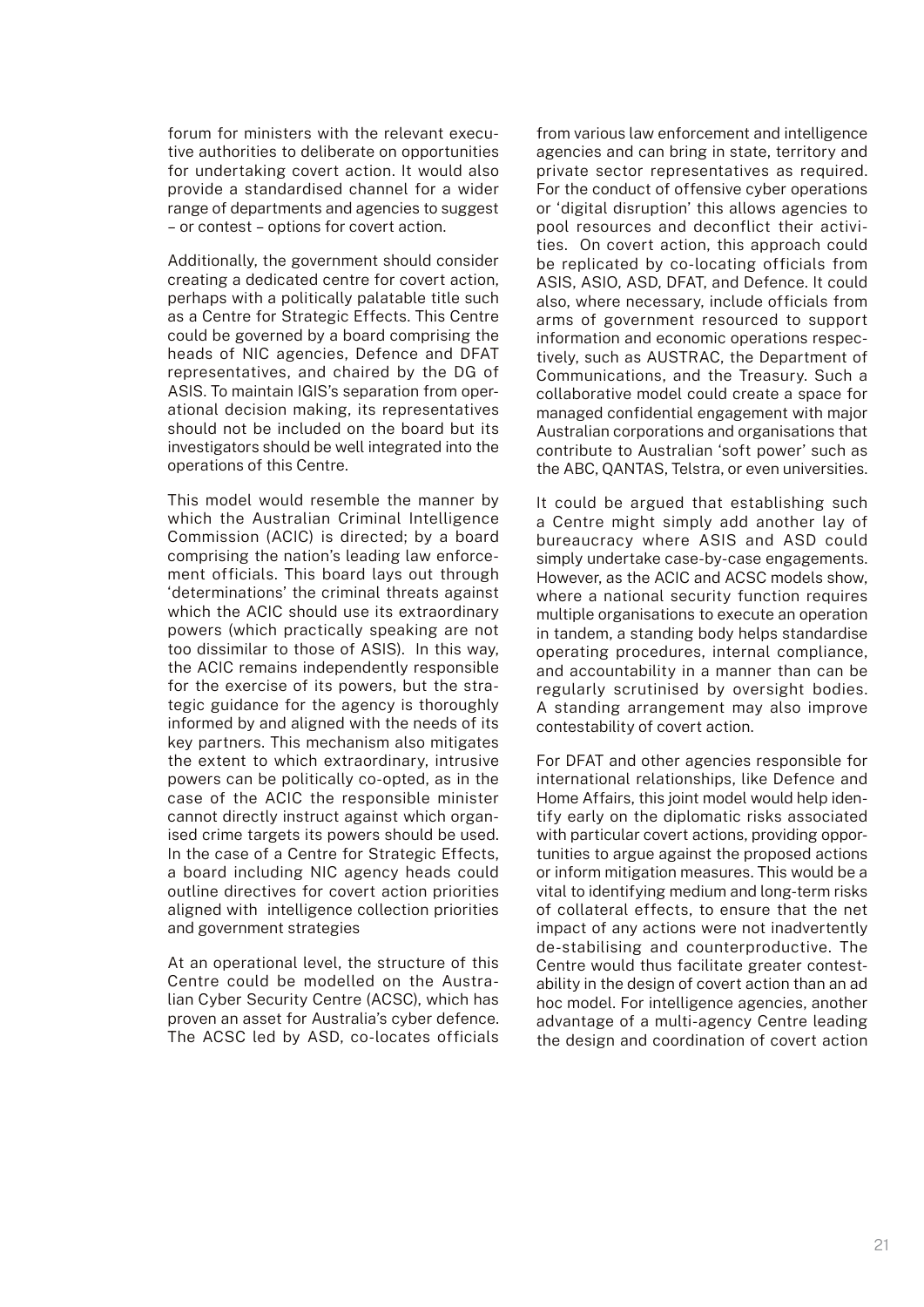is that it would help mitigate the risk that a larger covert action posture could undercut essential intelligence collection activities by dominating agencies' resource allocations, particularly those of ASIS and ASD. This is a risk the CIA has long contended with. As Zegart has explained, "no organisation can do it all. The more CIA people are hunting, the less they are gathering… too much attention to today's priorities leaves the nation vulnerable to nasty surprises tomorrow."70

A 'whole of nation' approach would help ensure covert action is used effectively, contestably, and in the national interest. Australian official thinking needs to move past a conception of covert action as an activity that only one or two entities can perform (i.e. ASIS and special forces); rather it should be regarded as a general function of the Commonwealth, achieved through the concerted effort of multiple parts of government. acting in whatever operational configuration is most suitable to the larger national objectives being pursued. Importantly, it requires fulsome contestability from a wider of spectrum of government entities in recognition that Australia's modern foreign relations are not solely managed by DFAT. As Cormac warns "disconnection from overt policy is a common cause of covert action failure. It must be an adjunct, albeit a secret one, to broader political or military strategy."71 In this regard a joint centre offers a mechanism for determining to what extent covert action should complement wider international objectives and overt activities. An obvious challenge of such a multi-agency approach is the tension between the collaborative openness that supports creativity and the operational imperative for secrecy. However, the protection secrecy affords needs to be weighed on a case-by-case basis against its potentially stifling effect on innovation and contestability. This is particularly important for covert action, because for it to be most effective and justifiable it must be strategically synchronised with other means of statecraft.

#### *Improved Cooperation for Shaping Public Narratives*

Information operations will be central to any expanded Australian approach to covert action. New mechanisms will be required to plan these operations, collaborate with non-government organisations on such activities, and build public understanding and transparency about this policy shift.

Primarily, information operations will be required to counter malicious narratives and propagate Australia's own proactive messaging. This will have to occur across multiple mediums, involving social media, internet news media, and entertainment media, requiring voluntary partnerships with non-official entities.

To help this collaboration, the government could institute a covert action or C Notice system, modelled on the old D Notice framework. The D Notice system comprised a meeting chaired by Defence officials, sometimes including the minister, and key news editors and producers from Australia's major media outlets.72 The system was somewhat passive: Defence would issue 'D Notices' on specific topics that it asked news outlets to refrain from reporting on. The meetings with officials were a confidential space in which editors and producers could have explained to them the harm that would be caused by reporting on certain topics. Compliance was entirely voluntary and was a means to mitigate the need for the Commonwealth to block media reporting through litigation. While it appears to have fallen into disuse in the late 1980s, the D Notice system could offer a useful model for engaging with news outlets to assist with information operations.

A C Notice forum could be used to engage with leaders of Australian media outlets in a confidential way on what messages need to be amplified – or countered – in the national interest. Officials could provide C Notices and

<sup>70.</sup> Zegart, *Spies, Lies, and Algorithms*, 194.

<sup>71.</sup> Rory Cormac, Michael S Goodman, and Tom Holman, 'A Modern-Day Requirement for Co-Ordinated Covert Action: Lessons from the UK's Intelligence History', *The RUSI Journal* 161, no. 2 (3 March 2016): 6, https://doi.org/10.1080/03071847.2016.1174478.

<sup>72.</sup> Commonwealth of Australia, 'Cabinet Memorandum JH96/0319 - Handling of Legislative and Related Reforms Arising from the Samuels Commission of Inquiry into Australian Secret Intelligence Service (ASIS) - Decision JH96/0319/NS' (National Archives of Australia, n.d.), NAA: A14370, JH1996/319.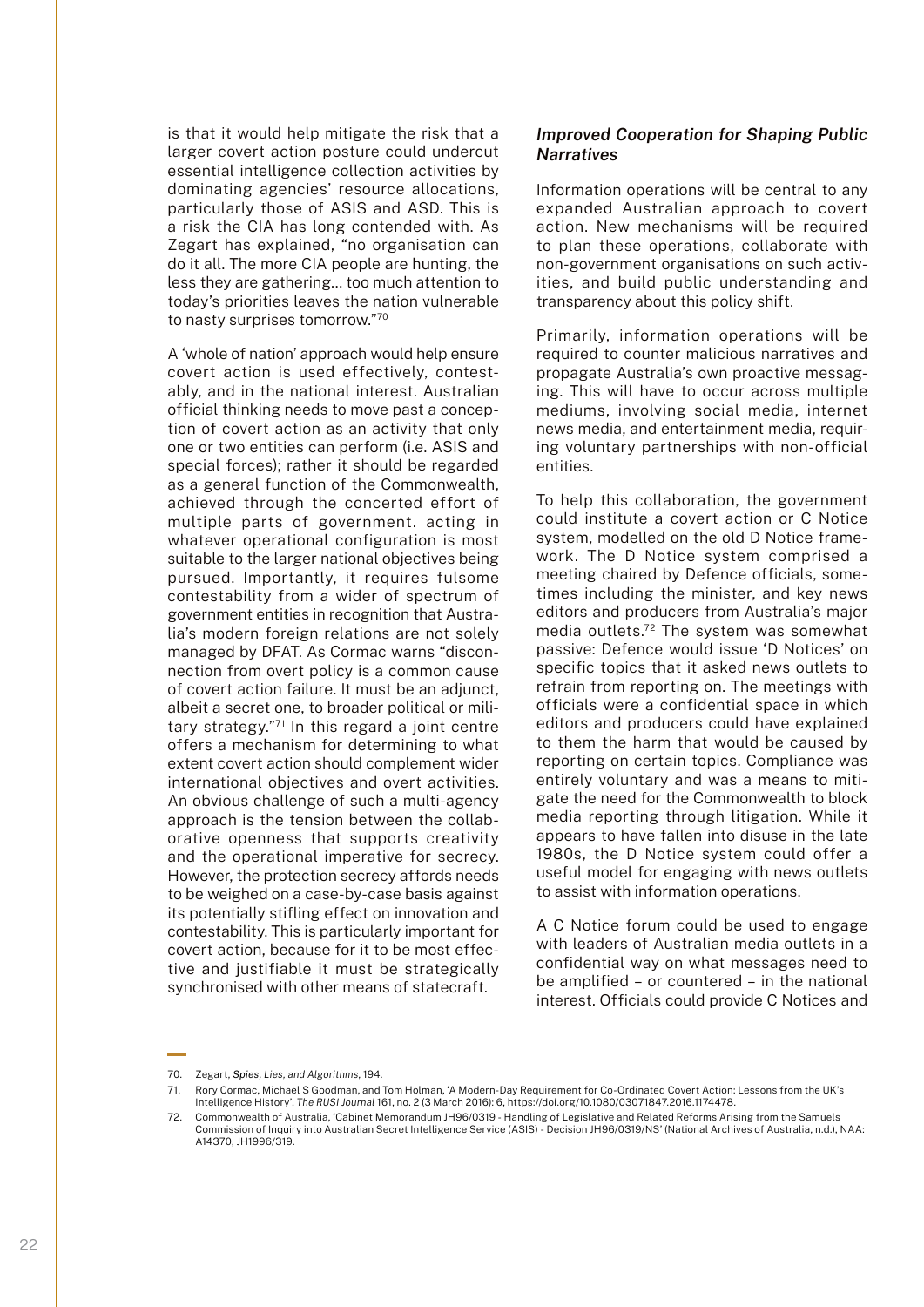sanitised intelligence products to editors and producers that outline narratives that would ideally be amplified to international audiences. Such notices could also be used to explain malicious narratives that appear to be state-sponsored and for which outlets should exercise caution in reporting or provide additional editorial context. C Notices could be particularly useful as a means to cooperate with Australia's international broadcasters, SBS and the ABC. For example, Australian agencies who identify that PRC affiliates are propagating a malicious narrative to sow discord in a Pacific country could issue a C Notice to inform Australian broadcasts into that country.73

Of course, national interest discussions already occur between officials, politicians and journalists, producers and editors to inform news reporting. However, this is currently ad hoc, uncoordinated, and reliant on strong personal relationships. A C Notice system would help regularise the Commonwealth's engagement with Australian media outlets on national interest topics and provide a confidential forum for editors and producers to advocate to government their own public interest reporting on national security matters.

By working collaboratively with Australian media partners, rather than in the passive manner of the old D Notices, the C Notice system would also provide a space to help inform public reporting on little understood national security topics, not least of all the work of ASIS. The hyper-secrecy of ASIS about its past and present activities and its almost non-existent presence in Australia's cultural and political memory means it has forfeited opportunities to influence and shape narratives about itself and Australia's role in the world, conceding to others the ability to establish the 'social facts' about what ASIS

is for and what impact it has had. As a result, despite having existed for seven decades ASIS' public reputation is largely defined by a handful of high-profile scandals: accusations of involvement in the 1973 Chilean coup; the botched Sheraton Hotel exercise of 1983; a reported fire at ASIS headquarters in 1994; and the alleged 2004 bugging operation in Timor Leste.

This low and largely unflattering public profile is a strategic liability for an organisation that while secret, must still rely on a degree of public trust or least goodwill to continue to exist.74 Disbandment is never entirely inconceivable for an agency that has almost been closed several times and has had three directors general ignominiously fired.<sup>75</sup> Furthermore, the growing technological and operational obstacles to HUMINT operations means governments will be tempted to deprioritise HUMINT resourcing over other, seemingly lower-risk intelligence capabilities, namely signals intelligence (SIGINT).76 If it is to lead the wider covert action program Australia's strategic circumstances demand and sustain the argument for the requisite resources, ASIS will need deeper collaborative relationships with other government and non-government organisations and for this a strong public reputation will be key. The Chief of the UK's SIS, Richard Moore, has acknowledged this is also a reality for his agency, stating that "the changing nature of the threats we face requires a greater degree of openness from a modern intelligence agency"77.

#### *ASIS Structural Reform*

For the task ahead ASIS is almost certainly too small and will require a larger budget and staffing allocation to improve its readiness to support a higher tempo of more frequent and

<sup>73.</sup> This type of cooperation is not new and took place throughout the Cold War, see Karim Najjarine and Drew Cottle, 'The Department of External Affairs, the ABC and Reporting of the Indonesian Crisis 1965 – 1969', *Australian Journal of Politics and History* 49, no. 1 (2003): 48–60.

<sup>74.</sup> This has also been acknowledged by SIS Chief Richard Moore, who has stated that public engagement "is an important part of the way we hold ourselves to account, within a democracy, of how we retain public support for what we do, and – I hope – how we inspire people to want to come and join us." See 'Human Intelligence in the Digital Age - Speech by Richard Moore, Chief of the UK's Secret Intelligence Service', IISS, accessed 27 January 2022, https://www.iiss.org/events/2021/11/human-intelligence-digital-age.

<sup>75.</sup> Alfred Deakin Brookes was dismissed as Director-General in 1957 by Minister for External Affairs Richard Casey, William Robertson was dismissed by Prime Minister Gough Whitlam in 1975, and John Ryan was asked to resign in 1983 following the Sheraton Hotel affair. 76. Bradley A. Lewis, 'The Death of Human Intelligence: How Human Intelligence Has Been Minimized Since

the 1960s', *Military and Strategic Affairs, Volume 8, No. 1*, July 2016, https://www.inss.org.il/publication/ the-death-of-human-intelligence-how-human-intelligence-has-been-minimized-since-the-1960s/.

<sup>77.</sup> Ibid.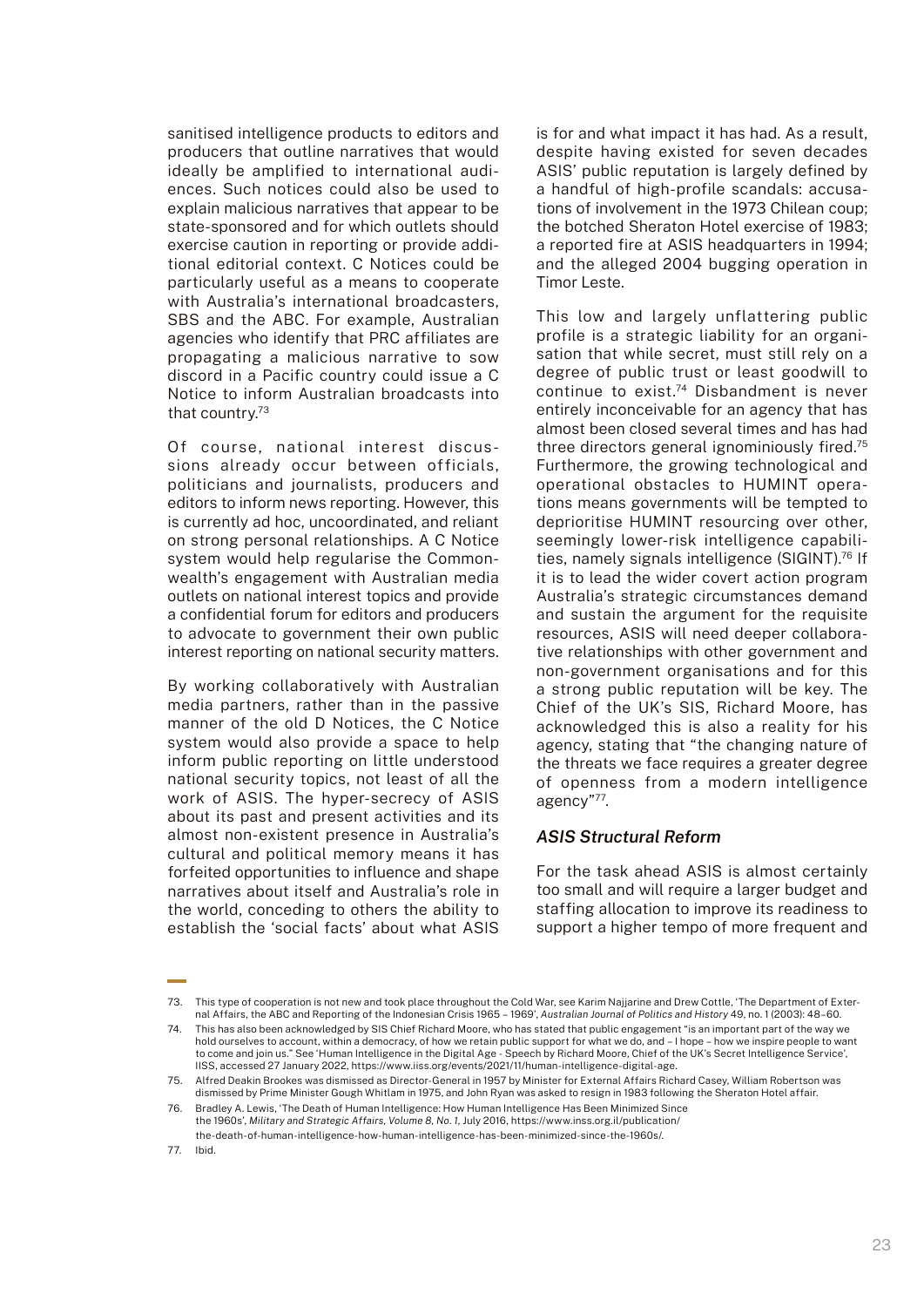complex covert actions. The precise size of ASIS is not officially stated.<sup>78</sup> however a rudimentary estimate based on publicly available information would suggest it is approximately 1,000 personnel.79 This is in comparison with the British SIS which is larger than ever, with a staff of over 3,500 personnel; a size which in part reflects its larger covert action posture.80 More covert action involving ASIS will not only require more personnel to carry out such activities, but it will also require an uplift in the number of those staff collecting foreign intelligence, as the two tasks are mutually reinforcing. The task of collecting, sifting through and analysing a wider range of information and presumably managing a larger number of sources will doubtless be very resource intensive.

As the Director-General of ASIS, Paul Symon, recently acknowledged in a speech to the Lowy Institute ASIS requires a "considered and comprehensive transformation" in order to be able to provide the Australian government with an expanded suite of options to match its "increasingly complex strategic environment".

Furthermore, as mentioned earlier, ASIS's approach to covert action over the past 20 years has been heavily enmeshed with ADF special forces and supporting activities within declared military operations. Due to its size, it is most likely that ASIS has had to lean on Defence resources to augment its own, including perhaps most importantly support from the ADF to protect the safety of its officers and agents in places like Afghanistan, Iraq, and Syria. Should the government expect ASIS to operate more frequently and separately from military operations, support from the ADF may not be as readily available; indeed there will be instances where it will simply not be feasible to use ADF support. As a result, ASIS will

have to become more independent in undertaking a range of enabling activities for covert action that the ADF has previously delivered, including specialised transport, logistics, reconnaissance, tactical communications, and personal security.

A more concerted approach to covert action may also warrant a review of whether it is most appropriate for ASIS to remain an agency in the foreign affairs portfolio and legally accountable to the Foreign Minister. It is essential that Australia's secret service continue to work hand-in-glove with Australia's diplomatic corps as, for example, it is vital that Australia's heads of mission abroad have visibility and input regarding activities affecting their diplomatic relationships. However, there are two reasons that a more 'whole of government' approach to covert action could be strengthened by ASIS being moved into the Department of the Prime Minister & Cabinet and the IS Act being amended to make the the aforementioned Strategic Action Sub-Committee – or even the Prime Minister – legally responsible for authorising covert action.

First, this relocation would make ASIS primarily accountable to the Prime Minister who is ultimately responsible for the political and national risks associated with Australia's use of covert action.<sup>81</sup> Over recent decades, prime ministers and their offices have acquired greater direct control over the setting of Australia's international strategies and the Commonwealth's response to international crises. So much so that in today's conditions it is almost inconceivable a Foreign Minister would authorise significant covert activity without the PM's prior approval or knowledge. Indeed, the power available to prime ministers makes it possible for them to request covert options pre-emptively of their Foreign Minister.

<sup>78.</sup> Australian Secret Intelligence Service, 'ASIS Overview - FAQs', n.d., https://www.asis.gov.au/About-Us/ASIS-Overview/FAQs/.

<sup>79.</sup> For the financial year 2020-21 ASIS had an annual budget of \$637.5 million ([https://www.dfat.gov.au/sites/default/files/pbs-2021-22-for](https://www.dfat.gov.au/sites/default/files/pbs-2021-22-foreign-affairs-and-trade-portfolio-budget-statements-2021-22.pdf)[eign-affairs-and-trade-portfolio-budget-statements-2021-22.pdf](https://www.dfat.gov.au/sites/default/files/pbs-2021-22-foreign-affairs-and-trade-portfolio-budget-statements-2021-22.pdf)). The two other human intelligence organisations most similar in function to ASIS are the Australian Security Intelligence Organisation and the Australian Criminal Intelligence Commission. For FY 2020-21 ASIO had a budget of \$590.8 million and a staffing of 1,930. [\(https://www.homeaffairs.gov.au/reports-and-pubs/budgets/2020-21-asio-pbs.](https://www.homeaffairs.gov.au/reports-and-pubs/budgets/2020-21-asio-pbs.pdf) [pdf\)](https://www.homeaffairs.gov.au/reports-and-pubs/budgets/2020-21-asio-pbs.pdf) and for the same FY ACIC had a budget of \$410.6 million and a staffing of 850. ([https://www.homeaffairs.gov.au/reports-and-pubs/](https://www.homeaffairs.gov.au/reports-and-pubs/budgets/2021-22-acic-pbs.pdf) [budgets/2021-22-acic-pbs.pdf\)](https://www.homeaffairs.gov.au/reports-and-pubs/budgets/2021-22-acic-pbs.pdf) This equates per capita budget allocation of approximately \$300,000 per staff member for ASIO and \$483,058 for ACIC. With these two data points we can create a rudimentary estimate that within its annual budget ASIS is probably able to sustain a staffing size of between 2,100 at the upper scale and 1,300 towards the smaller scale. Approximately 1,000 personnel is probably closer to the real number given ASIS staff are paid more than their ASIO and ACIC counterparts and ASIS must sustain an extensive international presence that the other two agencies do not. ([https://www.asis.gov.au/Careers/Current-Vacancies/\)](https://www.asis.gov.au/Careers/Current-Vacancies/)

<sup>80.</sup> Cormac, *Disrupt and Deny*, 266.

<sup>81.</sup> It was for this reason that ASIS's first Director-General, Alfred Deakin Brookes, argued (unsuccessfully) for ASIS to be moved to the Prime Minister's portfolio in 1954, see Brian Toohey and William Pinwill, *Oyster : The Story of the Australian Secret Intelligence Service*, 40.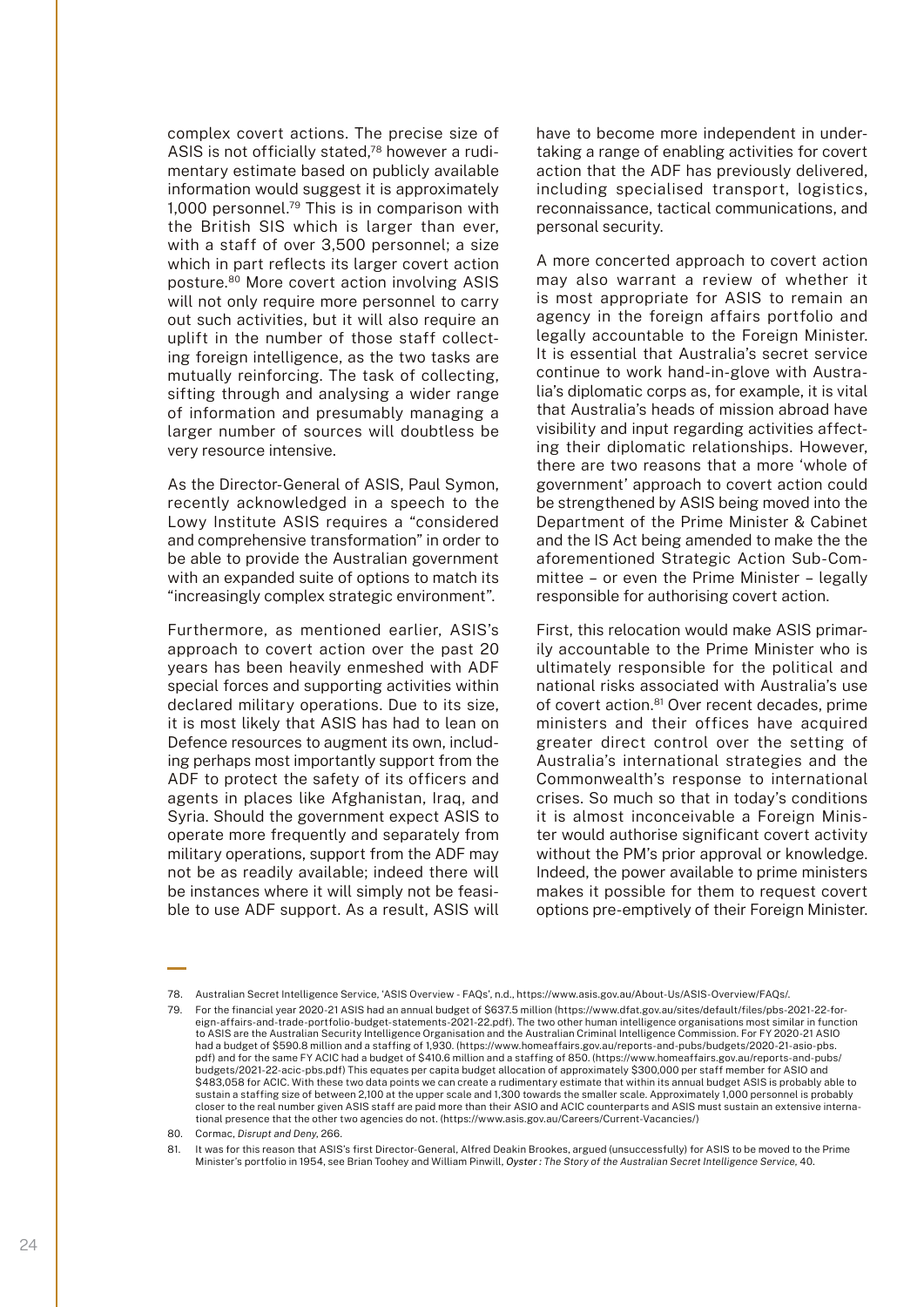Second, this move would likely give ASIS greater visibility of the wider objectives and priorities of the Commonwealth. This would reinforce an iterative cycle of identifying where other arms of government can complement ASIS-led covert action, and conversely where other organisation's international programs could be assisted by covert action (a process assisted by the creation of a dedicated centre, as recommended earlier). This relocation would reflect the modern reality that Australia's international activities and interests are not solely contained within the DFAT portfolio. While ASIS makes use of diplomatic cover, it does not need to reside in DFAT for this, as demonstrated by its use of diplomatic cover when the agency originally resided in the defence portfolio.<sup>82</sup>

Today, Australia's departments of Defence and Home Affairs have extensive international footprints and relationships comparable to DFAT's and many other agencies and departments have programs supported by liaison officers and operational staff deployed abroad or embedded with foreign counterparts. As a result, PM&C as the Commonwealth's senior policy-setting department has acquired greater insight and influence in setting the range of Australia's international strategies. For ASIS to confidently undertake covert action in a manner synchronised with the wider international efforts of the Commonwealth, it needs a vantage point for understanding the international objectives and activities of different components of government. Finding the most effective configuration of ASIS's position within government and its accountability to Cabinet are challenges with which past Directors-General of ASIS have contended and is something which warrants fresh consideration.83

#### *Strengthened PJCIS Oversight*

Special national security powers exercised by Commonwealth agencies need to be balanced with oversight and accountability processes to assure the public, and the parliament in particular, that such powers are being exercised with propriety and proportionally to the operating environments in which they are used.

The Inspector-General of Intelligence and Security (IGIS), residing in the Attorney-General's Portfolio, is the primary organisation for overseeing the operations of Australia's intelligence agencies. Its robust statutory powers and wide remit for scrutinising the probity and proportionality of agencies' activities make it notionally well prepared for any changed use of covert action. Its structure within the AG's portfolio helps maintain its independence by keeping it sufficiently separate from the NIC. However, ensuring the IGIS remains appropriately resourced to keep pace with a swiftly expanding NIC remains a perennial issue that would also affect its capacity to oversee an expanded covert action posture.

For the covert action powers discussed in this paper, the most important parliamentary oversight body is the Parliamentary Joint Committee on Intelligence and Security (PJCIS). While the PJCIS has some important powers under the IS Act to hold NIC agencies accountable on behalf of the Australian people, these would need adjustment to an era of heightened covert action by the Australian Government as well as the policy changes outlined above.

<sup>82.</sup> Commonwealth of Australia, *Report on the Australian Secret Intelligence Service*.

<sup>83.</sup> 'Correspondence between RG Casey (Minister for External Affairs) and Alfred Brookes.' (National Archives of Australia, 14 March 1955), NAA: A7133, 4.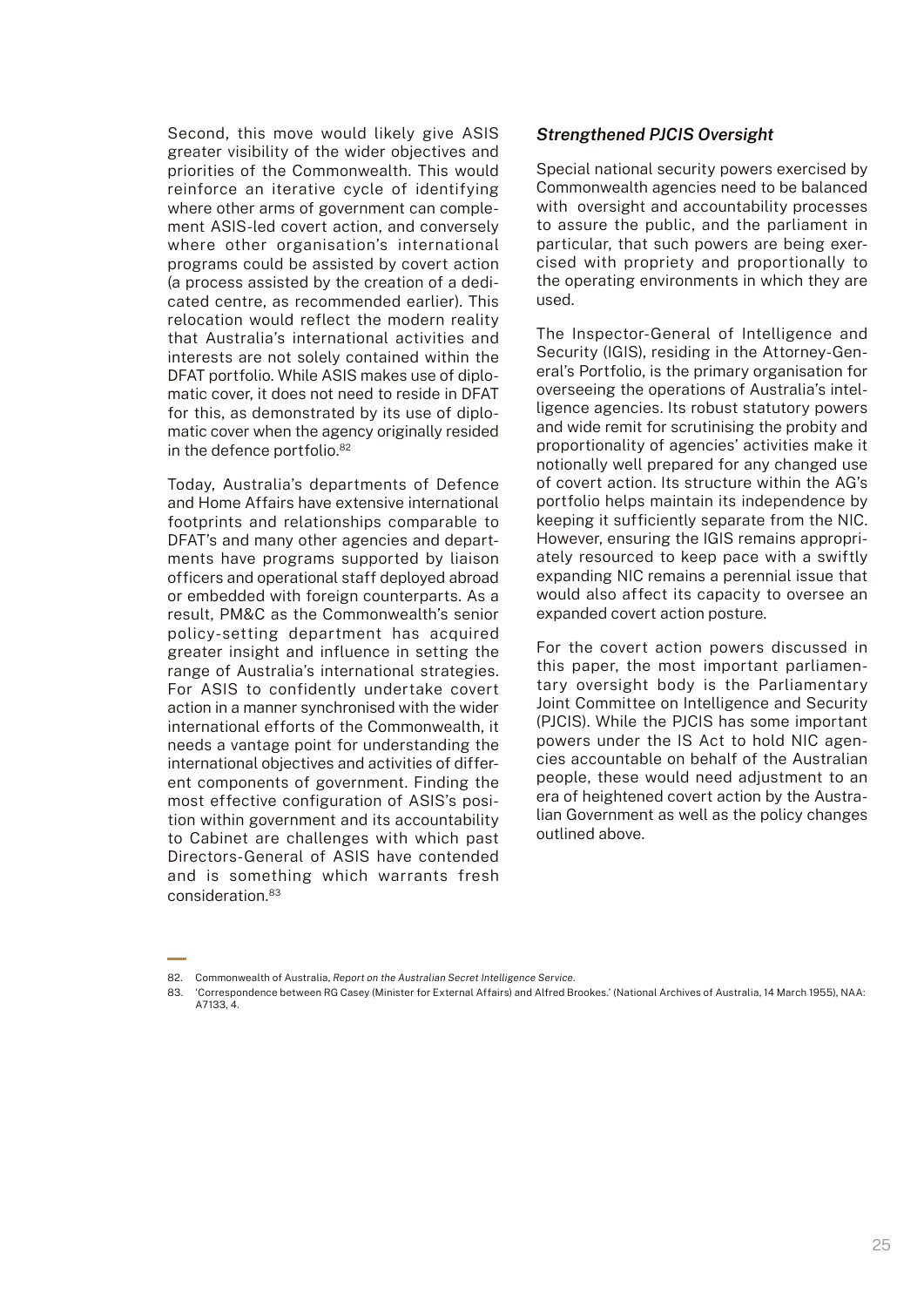As a result of Australia's historically restrained use of covert action for more risky purposes, the role of parliamentary oversight is currently limited. For example, the PJCIS is required to be informed by the Minister for Foreign Affairs when they have approved covert action to be carried out by ASIS.<sup>84</sup> However, the IS Act does not state that the PJCIS is entitled to any particular degree of specificity regarding the detail of such operations, nor does it empower the Committee with any intervening role to suggest alterations. Furthermore, beyond an expectation that agency heads will attend briefings, the PJCIS is not entitled to receive details regarding other agencies' covert actions, such as those of ASD.<sup>85</sup> This may become a more pertinent issue given the expected tripling of ASD's offensive cyber capabilities.86 Any detail provided is therefore at the personal discretion of agency heads. Similarly, while the PJCIS can request agency heads to brief the Committee, it cannot ask for sensitive information regarding operations.<sup>87</sup>

*The use of covert means by a liberal democratic nation to advance its international objectives is a regrettable necessity that, in its most grave forms, can affront national values or contradict full respect for others' sovereignty.* 

As the demand for covert action becomes greater, particularly for activities that involve multiple agencies and targets outside of declared military operations and digital targets, the current parliamentary oversight of such activities will prove increasingly inadequate. Doubtless, there will always be operations so sensitive that the benefits of sharing information are outweighed by the risk of exposure (inadvertent or otherwise) generated from communicating information to parliamentarians. Concerns that sharing such information with PJCIS members may increase their exposure to targeting by foreign intelligence will also be pertinent. However, these operational sensitives do not justify obscuring the nature of Australia's covert action policies from the PJCIS.

The use of covert means by a liberal democratic nation to advance its international objectives is a regrettable necessity that, in its most grave forms, can affront national values or contradict full respect for others' sovereignty.

It is for this reason that a greater role for parliament is required in relation to the conduct of covert action overseas. As the elected representatives of the Australian people, only parliament has the moral authority to provide agencies with the powers to perform activities that may be counter to national values but nevertheless necessary for Australia's national interests. The IS Act therefore ought to be amended in a number of key ways to improve the ability of the PJCIS to understand how these powers are being used.

Firstly, the PJCIS should be briefed on the content of ASIS's classified Directive and updated whenever the Directive is amended. The IS Act should be amended to give the PJCIS this as an express entitlement. Parliament has extended special powers to agencies, namely ASD and ASIS, to perform non-military covert actions. Yet in the case of ASIS as Australia's primary agency for this activity, parliament's visibility of what exactly it has authorised ASIS to do is obscured. This is because, while parliament has empowered ASIS via the IS Act to perform "other activities" authorised by the Foreign Minister, the Act is supplemented by a classified Directive historically issued by the Prime Minister

<sup>84.</sup> Parliament of Australia, 'Intelligence Services Act 2001'.

<sup>85.</sup> Parliament of Australia.

<sup>86.</sup> Matthew Knott, 'Cyber Defence Bolstered by \$10 Billion via Project REDSPICE', The Sydney Morning Herald, 29 March 2022, https://www. smh.com.au/politics/federal/cyber-defence-bolstered-by-10-billion-via-project-redspice-20220323-p5a79m.html.

<sup>87.</sup> Parliament of Australia, 'Intelligence Services Act 2001'.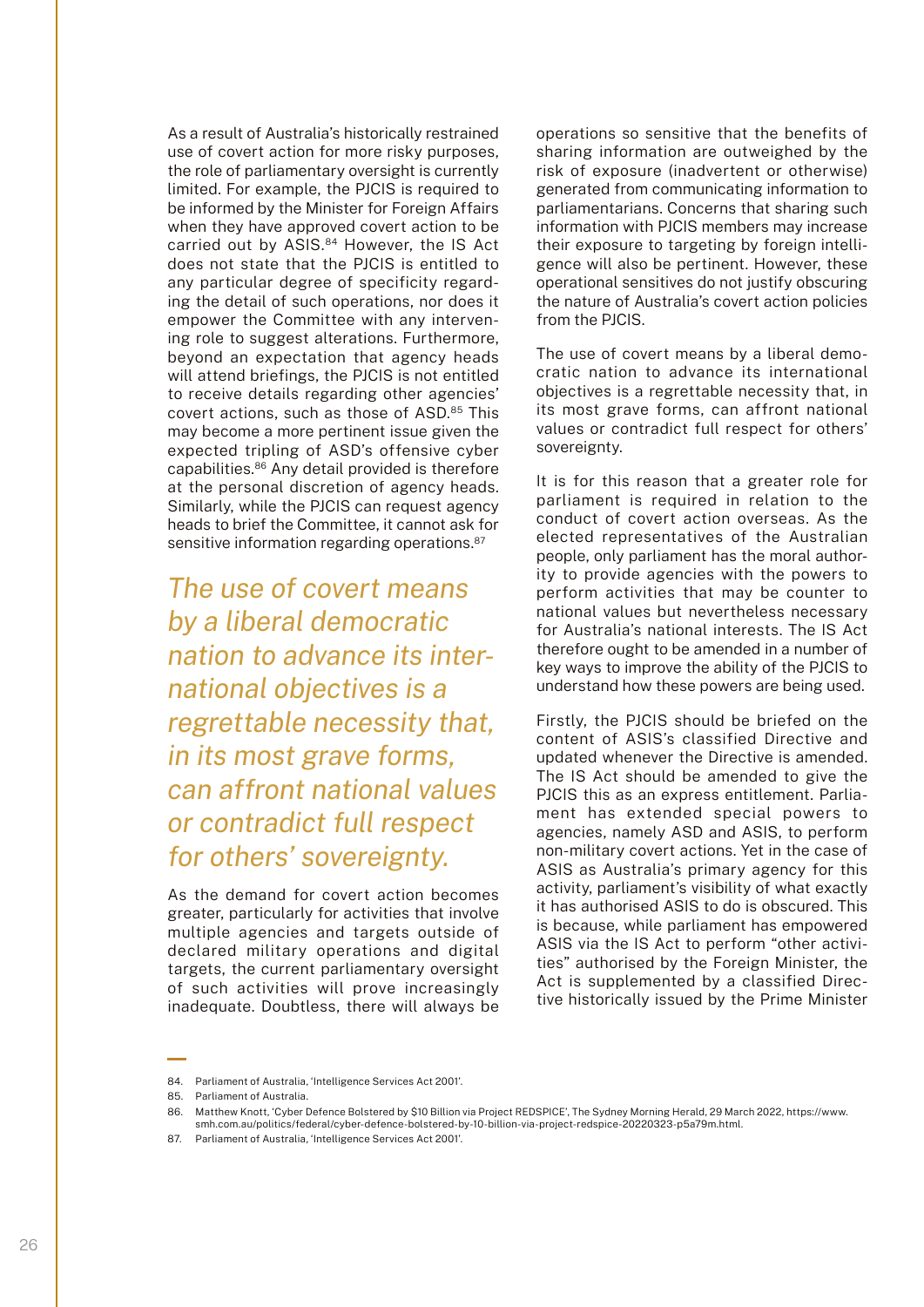under executive authority which specifies what activities the Service should and should not be prepared to undertake. This Directive functions as a supplement to the IS Act and, as described earlier, can pre-emptively delegate permissions to ASIS to undertake a range of activities without case-by-case Ministerial approval. Taken together, the IS Act and the Directive are what articulate the freedom of action ASIS has for covert action and may also specify things such as priority targets and key relationships that ASIS should build with other entities.<sup>88</sup> The Directive is therefore key to understanding the government's covert action policy and agencies' operational posture. While it must be secret, it should be readily available to the PJCIS so members can contextualise how the government of the day intends to use the extraordinary powers parliament has approved.

With this extra insight for the Committee, the government will need to prioritise other reforms to the PJCIS that are already long overdue, including provisioning PJCIS members with appropriately cleared staff; amending the IS Act so they can discuss the content of their briefings from agencies with their advisers; and empowering the PJCIS to instruct the Inspector-General of Intelligence and Security (IGIS) to undertake investigations.89 This latter reform will be especially important as a means to assure the parliament of the probity of particular operations without directly involving parliamentarians in the scrutinisation of highly classified material, for which IGIS should remain the responsible entity. However, the clearance status of PJCIS members themselves will also need to change. Historically, PJCIS members do not have to hold a security clearance to be appointed to the Committee, and there has been a norm in the relationship between agencies and members that agencies will share classified information with members in a risk-managed manner, subject to the discretion of agency heads, and reliant on an expectation that members will hold such information in confidence. This polite, uncodified norm is no longer sufficient and certainly will not be appropriate should PJCIS members have an entitlement to additional information regarding the Commonwealth's covert action posture. The IS Act should therefore be amended to mandate that the Prime Minister can nominate members of Parliament for the Committee, subject to those members first being specially vetted in a manner tailored to the unique obligations and entitlements of being a Parliamentarian.

<sup>88.</sup> Commonwealth of Australia, 'NAA: A8908, 5A'.

<sup>89.</sup> William Stoltz, 'Improving National Security Governance: Options for Strengthening Cabinet Control and Parliamentary Oversight', National Security College (The Australian National University, October 2021), https://nsc.crawford.anu.edu.au/publication/19398/ improving-national-security-governance-options-strengthening-cabinet-control-and.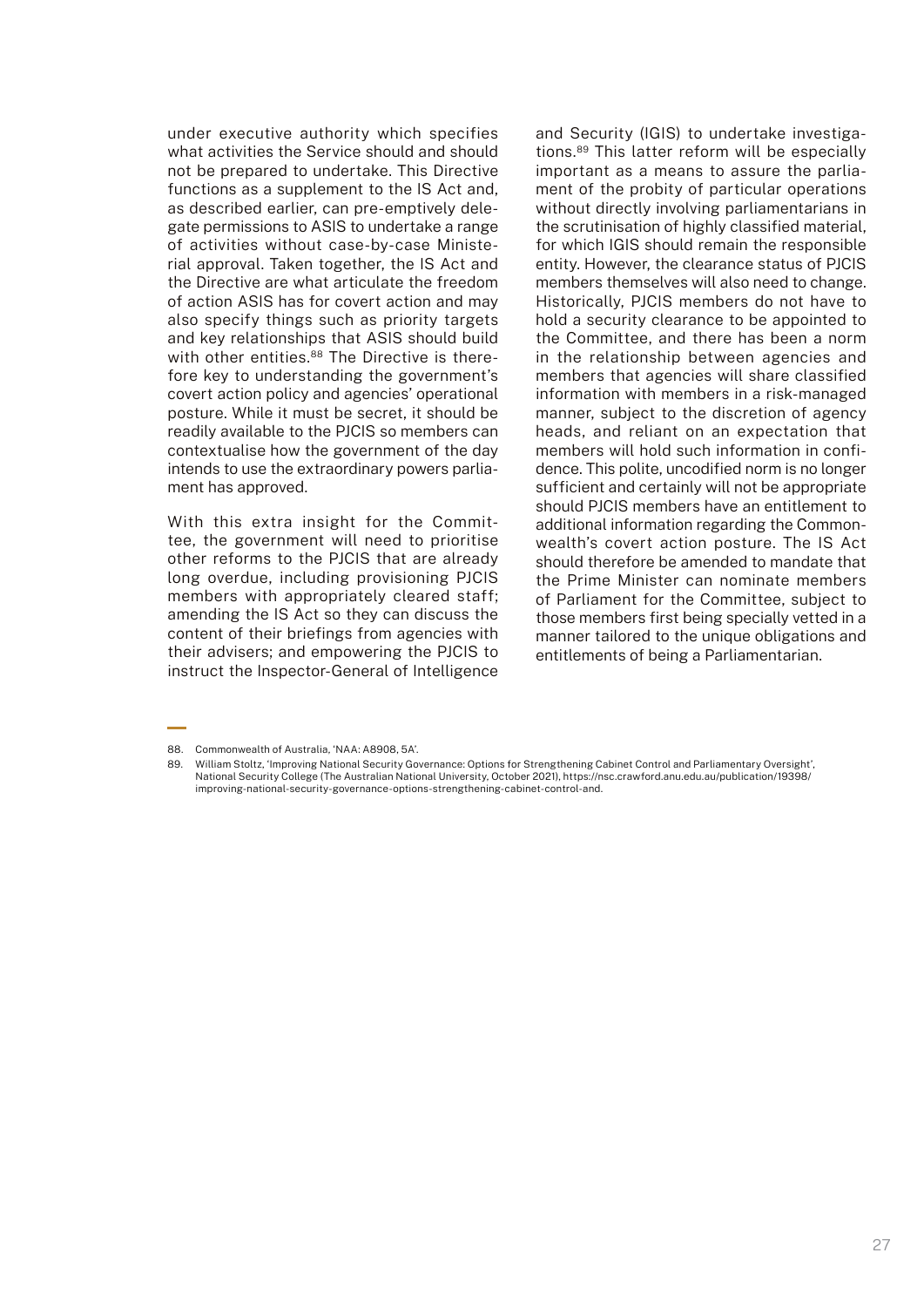### Conclusion

Many democracies, including Australia, maintain the ability to undertake covert action to overcome intractable obstacles to their national interests. Yet, hidden interventions in foreign affairs are not something liberal democracies can easily reconcile with their desires to see an international system predicated on respect for sovereignty and universal rights. Furthermore, in turning to covert action as a useful means to counter autocrats and despots, democracies must consider whether they may invite these adversaries to further deepen their own use of secret statecraft. There are also ethical implications of using - and not using - deniable interventions as well as effects on the impact of other tools of statecraft.

These conundrums take on a sharper quality for Australia now that it faces a more difficult international environment, with precipitous great power competition close to home and high expectations that it will aid in allied efforts to shape its region.

*In this difficult era, covert action's potential utility comes into sharper focus, but so too does its inherent moral dilemmas.*

Addressing these challenges is the subject of robust debate in a burgeoning academic discourse that sorely requires more Australian voices. After all, covert action is not a new field of activity for Australia. Covert Australian statecraft is as old as Federation, and in its modern form has been authorised by governments since the 1950s. Despite this, a healthy conversation has been lacking on how Australia reconciles options to undertake covert action with other considerations affecting the nation's strategic objectives, integrity, and international standing. It is hoped that this paper encourages others to engage in this debate by critically examining this hidden realm of Australian power.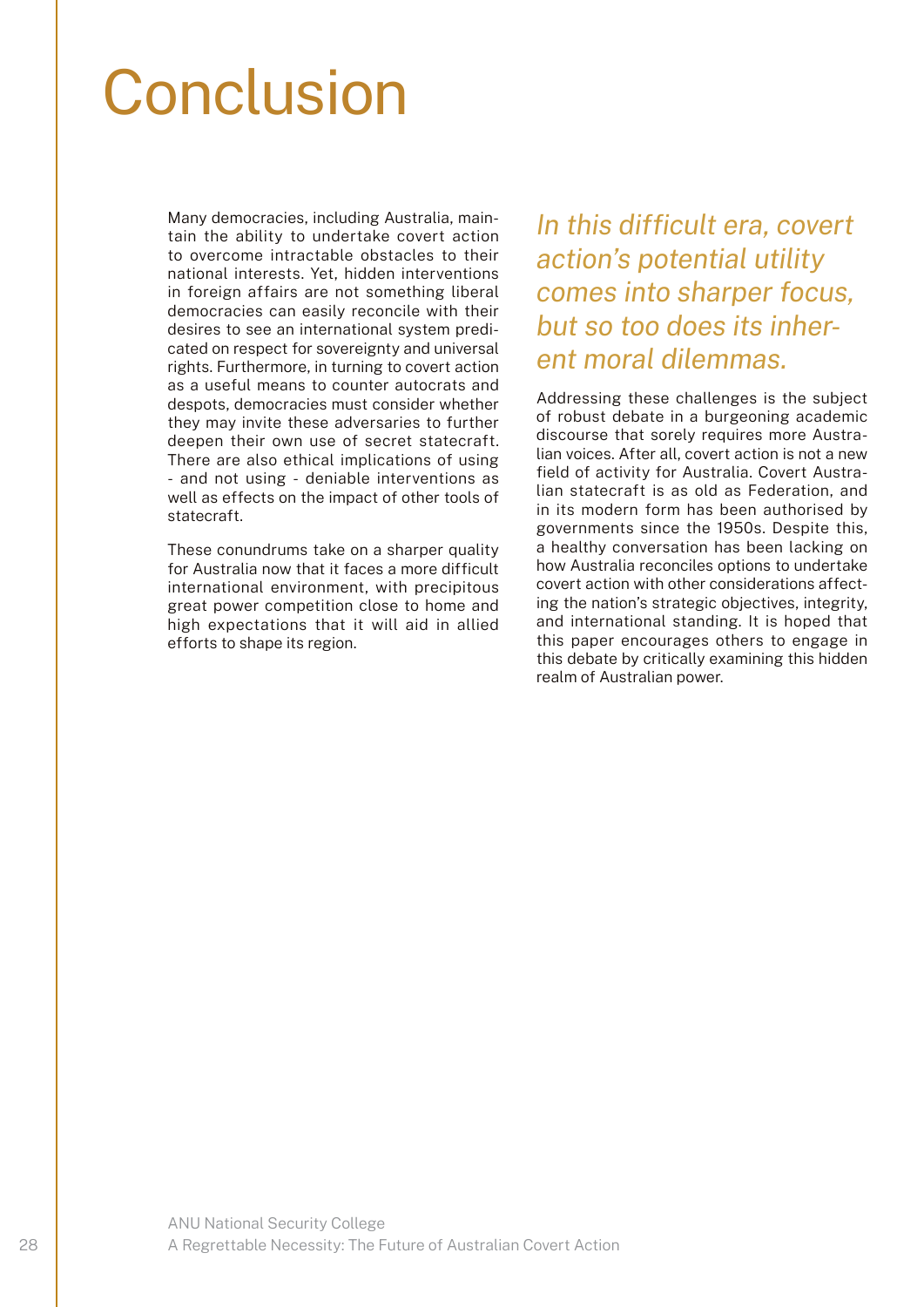## Bibliography

- 1. Allard, Tom. 'ASIS Chief Nick Warner Slammed over East Timor Spy Scandal'. The Sydney Morning Herald, 15 March 2016. https://www.smh.com.au/politics/federal/asis-chief-nick-warner-slammed-over-east-timor-spy-scandal-20160315-gnjpne.html.
- 2. ANU National Security College. 'An Address from GCHQ Director Sir Jeremy Fleming'. The Australian National University, 31 March 2022. https://nsc.crawford.anu.edu.au/department-news/20103/ address-gchq-director-sir-jeremy-fleming.
- 3. Ananian-Welsh, Rebecca. 'Security Bill Opens Door to Targeted Killings and Broader Control Orders'. The Conversation. Accessed 27 April 2022. http://theconversation.com/ security-bill-opens-door-to-targeted-killings-and-broader-control-orders-33631.
- 4. ABC News. 'Australia "deeply Disappointed" by Controversial Security Pact between China and Solomon Islands', 19 April 2022. https://www.abc.net.au/news/2022-04-19/ china-and-solomon-islands-sign-security-pact-says-chinese-foreig/101000530.
- 5. Australia and Department of Defence. *2020 Defence Strategic Update.*, 2020.
- 6. Australian Army. 'Special Operations Command Information Booklet', November 2020. https://www.army.gov.au/ sites/default/files/2020-11/20703%20Defence%20-%20Special%20Operations%20Command%20Booklet-accessible\_0.pdf.
- 7. Australian Secret Intelligence Service. 'ASIS Overview FAQs', n.d. https://www.asis.gov.au/About-Us/ ASIS-Overview/FAQs/.
- 8. Australian Strategic Policy Institute. 'The ASIS Interviews'. Accessed 27 January 2022. https://www.aspi.org.au/ report/asis-interviews.
- 9. Bagshaw, Anthony Galloway, Eryk. 'Australian Spy Agency Involved in Solomon Islands Leak in Last-Ditch Effort to Stop Deal'. The Sydney Morning Herald, 22 April 2022. https://www.smh.com.au/politics/federal/australian-spyagency-involved-in-solomon-islands-leak-in-last-ditch-effort-to-stop-deal-20220422-p5affg.html.
- 10. Bashan, Yoni. 'AUKMIN Talks: Papua New Guinea Push as Britain Flexes Muscles'. *The Australian*, 21 January 2022, sec. Defence. https://www.theaustralian.com.au/nation/defence/aukmin-talks-papua-new-guinea-push-as-britainflexes-muscles/news-story/4fc3e63d0532a09c8801b036a3f5b622.
- 11. Bowen, Lionel. 'Inspector-General of Intelligence and Security Bill 1986: Second Reading'. Hansard, 22 May 1986. https://parlinfo.aph.gov.au/parlInfo/search/display/display. w3p;query=Id%3A%22chamber%2Fhansardr%2F1986-05-22%2F0003%22.
- 12. Brian Toohey and William Pinwill. *Oyster : The Story of the Australian Secret Intelligence Service*. W. Heinemann Australia, 1989.
- 13. Brunnstrom, David, and Kirsty Needham. 'Pacific May Be Most Likely to See "strategic Surprise" -U.S. Policymaker Campbell'. *Reuters*, January 2022. https://www.reuters.com/world/asia-pacific/ us-most-likely-see-strategic-surprise-pacific-official-2022-01-10/.
- 14. Center for Strategic and International Studies. 'CSIS Australia Chair Launch Event', January 2022. https://www.csis. org/events/csis-australia-chair-launch-event.
- 15. Cheng, Dean. 'Winning Without Fighting: The Chinese Psychological Warfare Challenge'. The Heritage Foundation, 12 July 2013. https://www.heritage.org/global-politics/report/ winning-without-fighting-the-chinese-psychological-warfare-challenge.
- 16. Commonwealth of Australia. 'Cabinet Memorandum JH96/0319 Handling of Legislative and Related Reforms Arising from the Samuels Commission of Inquiry into Australian Secret Intelligence Service (ASIS) - Decision JH96/0319/NS'. National Archives of Australia, n.d. NAA: A14370, JH1996/319.
- 17. ———, ed. *Report on the Australian Secret Intelligence Service.* Australian Govt. Pub. Service, 1995.
- 18. ———. 'Royal Commission on Intelligence and Security Fifth Report [Re Australian Secret Intelligence Service] Volume I (Copy No 25) - [Reference Copy]', n.d. A8908. National Archives of Australia. https://recordsearch.naa.gov. au/SearchNRetrieve/Interface/DetailsReports/ItemDetail.aspx?Barcode=30091092&isAv=N.
- $-$ . 'Stepping-up Australia's Engagement with Our Pacific Family'. Australian Government Department of Foreign Affairs and Trade, n.d. https://www.dfat.gov.au/geo/pacific/engagement/ stepping-up-australias-pacific-engagement.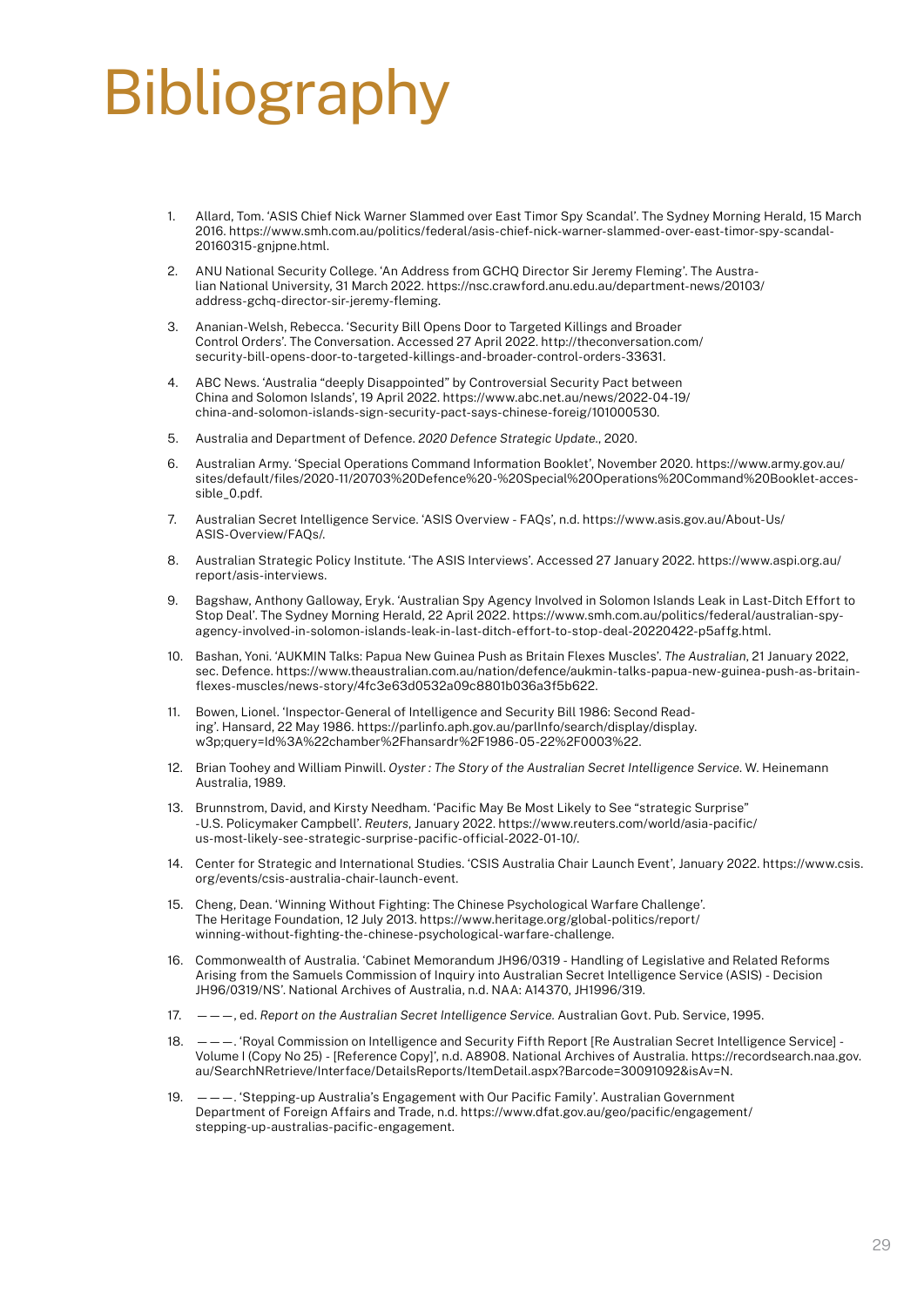- 20. Cormac, Rory. *Disrupt and Deny: Spies, Special Forces, and the Secret Pursuit of British Foreign Policy*. First edition. Oxford ; New York: Oxford University Press, 2018.
- 21. Cormac, Rory, Michael S Goodman, and Tom Holman. 'A Modern-Day Requirement for Co-Ordinated Covert Action: Lessons from the UK's Intelligence History'. *The RUSI Journal* 161, no. 2 (3 March 2016): 14–21. https://doi.org/10.1080 /03071847.2016.1174478.
- 22. Cormac, Rory, Calder Walton, and Damien Van Puyvelde. 'What Constitutes Successful Covert Action? Evaluating Unacknowledged Interventionism in Foreign Affairs'. *Review of International Studies*, 24 May 2021, 1–18. https://doi. org/10.1017/S0260210521000231.
- 23. 'Correspondence between RG Casey (Minister for External Affairs) and Alfred Brookes.' National Archives of Australia, 14 March 1955. NAA: A7133, 4.
- 24. Dorfman, Zach, and Jana Winter. 'How the U.S. Helped Ukraine Prepare for a Russian Invasion'. Yahoo News, 25 February 2022. https://au.news.yahoo.com/how-the-us-helped-ukraine-prepare-for-a-russian-invasion-210407079. html.
- 25. Dreaver, Barbara. 'Fears over China's Involvement in Kiribati's Ditching of Marine Reserve'. 1 News, n.d. https:// www.1news.co.nz/2021/11/11/fears-over-chinas-involvement-in-kiribatis-ditching-of-marine-reserve/.
- 26. Evans, Gareth. 'Ministerial Statements : Australian Secret Intelligence Service'. Parliament of Australia, 1 June 1995. https://parlinfo.aph.gov.au/parlInfo/search/display/display. w3p;query=Id%3A%22chamber%2Fhansards%2F1995-06-01%2F0044%22.
- 27. Faa, Marian. 'Telstra Secures Deal to Buy Largest Telecommunications Company in the Pacific with Canberra's Support'. *ABC News*, 25 October 2021. https://www.abc.net.au/news/2021-10-25/ telstra-digicel-pacific-telecommunications-deal-finalised/100564976.
- 28. Transparency.org. 'Global Corruption Barometer Pacific 2021', n.d. https://www.transparency.org/en/gcb/pacific/ pacific-2021.
- 29. Howard, Phillip N., Bharath Ganesh, and Dimitra Liotsiou. 'DemTech | The IRA and Political Polarization in the United States'. University of Oxford, n.d. https://demtech.oii.ox.ac.uk/research/posts/ the-ira-and-political-polarization-in-the-united-states/.
- 30. IISS. 'Human Intelligence in the Digital Age Speech by Richard Moore, Chief of the UK's Secret Intelligence Service'. Accessed 27 January 2022. https://www.iiss.org/events/2021/11/human-intelligence-digital-age.
- 31. Johnson, Loch K. *The Third Option: Covert Action and American Foreign Policy*. New York, NY: Oxford University Press, 2022.
- 32. Karim Najjarine and Drew Cottle. 'The Department of External Affairs, the ABC and Reporting of the Indonesian Crisis 1965 – 1969'. *Australian Journal of Politics and History* 49, no. 1 (2003): 48–60.
- 33. Keane, John. *The New Despotism*. Cambridge, Massachusetts: Harvard University Press, 2020.
- 34. Keating, Paul. 'Statement by the Prime Minister Review of Australia's Intelligence Agencies'. Commonwealth of Australia, 21 July 1992. https://pmtranscripts.pmc.gov.au/release/transcript-8590.
- 35. Knott, Matthew. 'Cyber Defence Bolstered by \$10 Billion via Project REDSPICE'. The Sydney Morning Herald, 29 March 2022. https://www.smh.com.au/politics/federal/cyber-defence-bolstered-by-10-billion-via-project-redspice-20220323-p5a79m.html.
- 36. Lewis, Bradley A. 'The Death of Human Intelligence: How Human Intelligence Has Been Minimized Since the 1960s'. *Military and Strategic Affairs, Volume 8, No. 1* (blog), July 2016. https://www.inss.org.il/publication/ the-death-of-human-intelligence-how-human-intelligence-has-been-minimized-since-the-1960s/.
- 37. Loch Johnson. 'Chapter 10 Ethics and Covert Action:The "Third Option" in American Foreign Policy'. In *National Security Intelligence and Ethics*. Routledge, 2022.
- 38. Mihai Sora. 'Dark Days for Honiara in the Shadow of Geopolitics | The Interpreter', n.d. https://www.lowyinstitute. org/the-interpreter/dark-days-honiara-shadow-geopolitics.
- 39. P. Charon and J.-B. Jeangène Vilmer. 'Chinese Influence Operations: A Machiavellian Moment',. Institute for Strategic Research (IRSEM), October 2021. https://www.irsem.fr/report.html.
- 40. Packham, Ben. 'PNG to Seek \$580m Loan to Fix Ailing Bottom Line'. *The Australian*, 28 September 2021, sec. Politics. https://www.theaustralian.com.au/nation/politics/png-to-seek-580m-loan-to-fix-ailing-bottom-line/ news-story/1858d69910518d290a816b0fbb2148fb.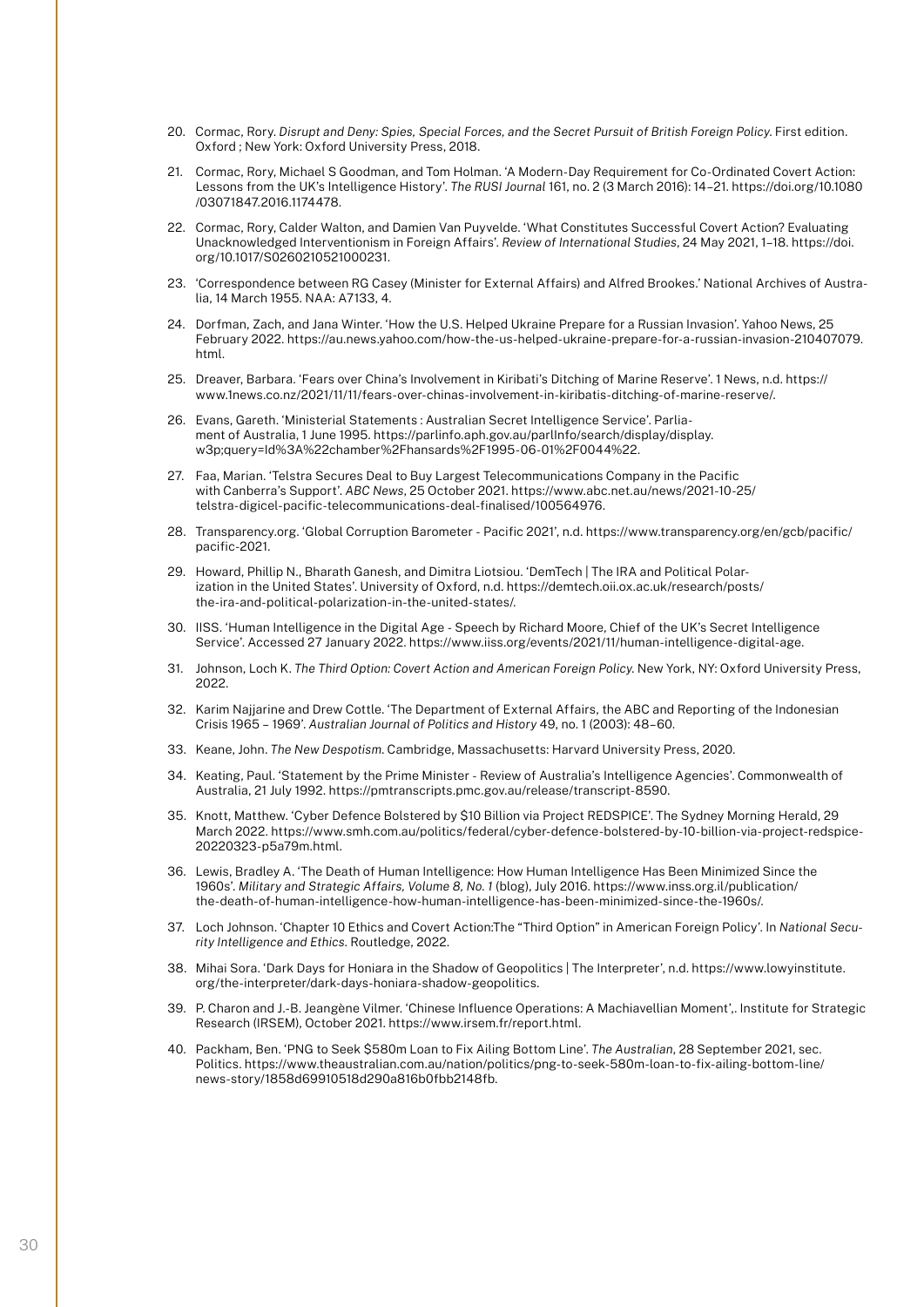- 41. Parliament of Australia. 'Intelligence Services Act 2001'. Attorney-General's Department. Au. Accessed 27 January 2022. https://www.legislation.gov.au/Details/C2022C00014.
- 42. ———. 'Offensive Cyber Capability to Fight Cyber Criminals'. Hansard, 30 June 2017. https://parlinfo.aph.gov.au/ parlInfo/search/display/display.w3p;query=Id:%22media/pressrel/5375064%22.
- 43. ———. 'Surveillance Legislation Amendment (Identify and Disrupt) Act 2021'. Attorney-General's Department, n.d. Au. https://www.legislation.gov.au/Details/C2021A00098/Html/Text, http://www.legislation.gov.au/Details/ C2021A00098.
- 44. Pryke, Jonathan. 'The Risks of China's Ambitions in the South Pacific'. *Brookings* (blog), 20 July 2020. https://www. brookings.edu/articles/the-risks-of-chinas-ambitions-in-the-south-pacific/.
- 45. Roland Rajah, Alexandre Dayant, and Jonathan Pryke. 'Ocean of Debt? Belt and Road and Debt Diplomacy in the Pacific', n.d. https://www.lowyinstitute.org/publications/ocean-debt-belt-and-road-and-debt-diplomacy-pacific.
- 46. Ryan, Mick. *War Transformed: The Future of Twenty-First-Century Great Power Competition and Conflict*. Annapolis, Maryland: Naval Institute Press, 2022.
- 47. ABC News. 'Solomon Islands Accepts Chinese Offer for Riot Police Help', 24 December 2021. https://www.abc.net. au/news/2021-12-24/solomon-islands-accepts-chinese-offer-for-riot-police-help/100724296.
- 48. Stoltz, William. 'Improving National Security Governance: Options for Strengthening Cabinet Control and Parliamentary Oversight'. National Security College. The Australian National University, October 2021. https://nsc.crawford. anu.edu.au/publication/19398/improving-national-security-governance-options-strengthening-cabinet-control-and.
- 49. Trenta, Luca. 'Disrupt and Deny: Spies, Special Forces and the Secret Pursuit of British Foreign Policy'. *Intelligence and National Security*, 13 July 2018, 1–2. https://doi.org/10.1080/02684527.2018.1492060.
- 50. Treverton, Gregory F. *Covert Action: The Limits of Intervention in the Postwar World*. New York: Basic Books, 1987.
- 51. United States of America. 'Intelligence Authorization Act, Fiscal Year 1991', August 1991. https://www.govinfo.gov/ content/pkg/STATUTE-105/pdf/STATUTE-105-Pg429.pdf.
- 52. Variety, Mar-Vic Cagurangan- For. 'In the Shadow of Geopolitical Conflicts: How China Triggers Domestic Division in Pacific Island Nations'. Marianas Variety News & Views, January 2022. https://mvariety.com/news/ in-the-shadow-of-geopolitical-conflicts-how-china-triggers-domestic-division-in-pacific-island-nations/article\_57445b06-7225-11ec-9191-3bb2a1c961b1.html.
- 53. Warrell, Helen. 'Secretive MoD "Banking" Unit Helps UK Wage Economic Warfare'. *Financial Times*, 22 October 2021. https://www.ft.com/content/af703b19-7e1e-47b0-83fc-4d58d5b4da10.
- 54. Zegart, Amy B. *Spies, Lies, and Algorithms: The History and Future of American Intelligence*. Princeton ; Oxford: Princeton University Press, 2022.